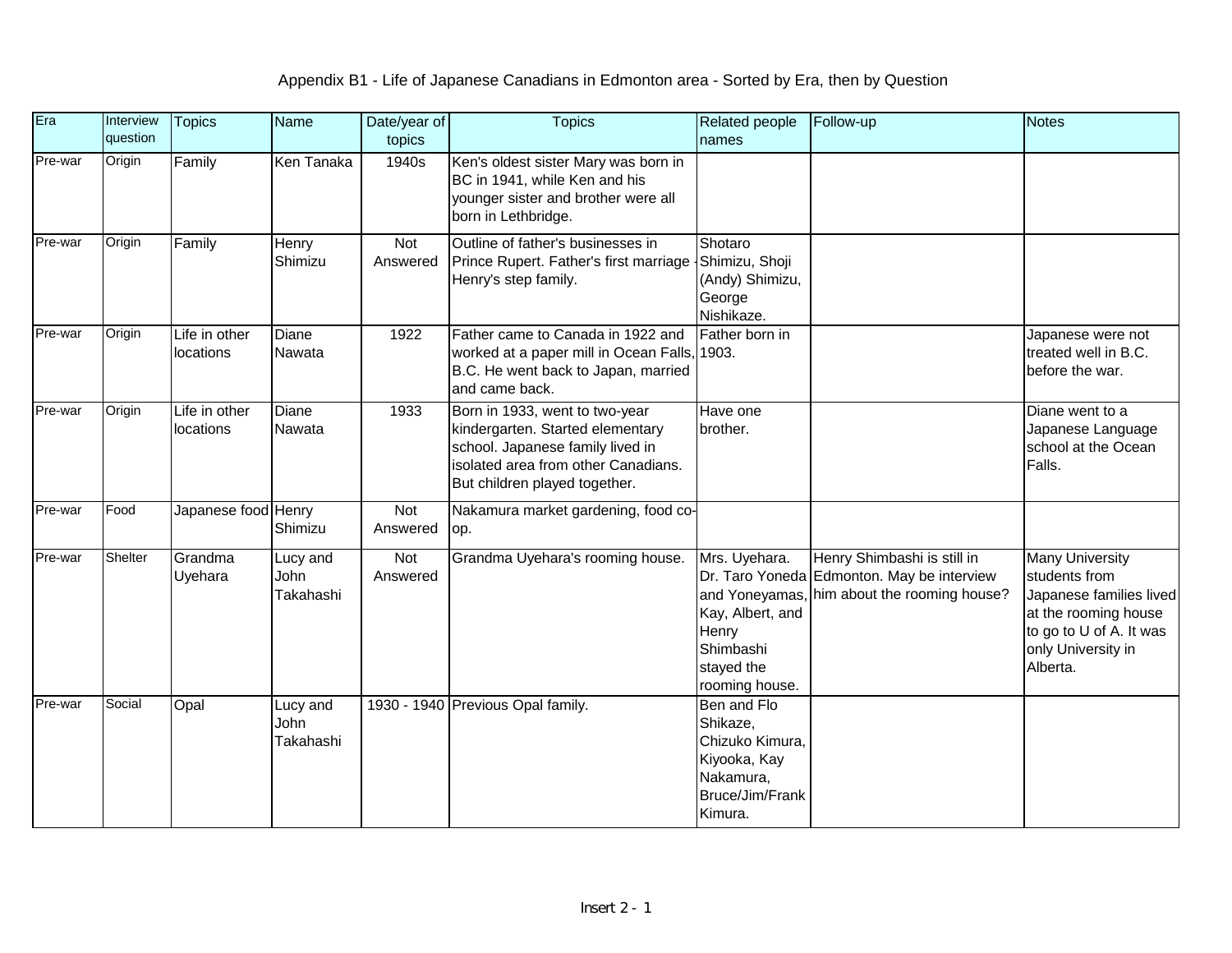| Era     | Interview<br>question | <b>Topics</b>             | <b>Name</b>                   | Date/year of<br>topics | <b>Topics</b>                                                                                                                                                | <b>Related people</b><br>names                              | Follow-up                                       | Notes                                                                      |
|---------|-----------------------|---------------------------|-------------------------------|------------------------|--------------------------------------------------------------------------------------------------------------------------------------------------------------|-------------------------------------------------------------|-------------------------------------------------|----------------------------------------------------------------------------|
| Pre-war | Social                | Edmontonians -<br>pre-war | Lucy and<br>John<br>Takahashi | Not<br>Answered        | Matsuba family.                                                                                                                                              | George<br>Matsuba, (nisei)<br>Walter Matsuba.               |                                                 | George and Walter<br>Matsuba might know<br>about Uyehara<br>rooming house. |
| Pre-war | Social                | Edmontonians<br>pre-war   | Lucy and<br>John<br>Takahashi |                        | Original Edmontonians - George and<br>Tami Tsujikawa. Reg and Tiki<br>Miyashita.                                                                             | George and<br>Tami Tsujikawa.<br>Reg and Tiki<br>Miyashita. | Get more information from Tami<br>and Tiki.     |                                                                            |
| Pre-war | Social                | Edmontonians<br>pre-war   | Lucy and<br>John<br>Takahashi | Not<br>Answered        |                                                                                                                                                              | Miyagishima<br>family.                                      | Can get information from Taxi<br>Miyagishima.   |                                                                            |
| Pre-war | Social                | Edmontonians<br>pre-war   | Lucy and<br>John<br>Takahashi | <b>Not</b><br>Answered | Retired and living in Edmonton.                                                                                                                              | Shoz (Shozo)<br>and Mitzi Yasui.                            |                                                 |                                                                            |
| Pre-war | Education             | Education                 | Heidi<br>Matsune              | Not<br>Answered        | In Raymond, she attended Japanese<br>Language School. After Raymond,<br>she went to Calgary for education.                                                   |                                                             | When did she moved to Calgary<br>for education? |                                                                            |
| Pre-war | Language              | Japanese<br>school        | Aki Nawata                    | 1937-42?               | Aki went to Japanese school in<br>Vancouver before the war - classes<br>were held after regular school hours.<br>Meiwa Gakuen was the name of the<br>school. |                                                             |                                                 |                                                                            |
| Pre-war | Language              | Language                  | Joyce<br>Kiyooka              | 1930 -                 | Parents spoke Japanese and mom<br>taught Joyce "broken Japanese".<br>Joyce still speaks a little Japanese<br>but understands more.                           |                                                             |                                                 |                                                                            |
| Pre-war | <b>Business</b>       | Barber shop               | Lucy and<br>John<br>Takahashi | Not<br>Answered        | Barber shop.                                                                                                                                                 | Sugizo<br>Nakamura,<br>Hanako<br>Nakamura, Mrs.<br>Saito.   |                                                 |                                                                            |
| Pre-war | <b>Business</b>       | Barber shop               | Henry<br>Shimizu              | Not<br>Answered        | Nakamura barbershop.                                                                                                                                         | George<br>Nakamura.                                         |                                                 |                                                                            |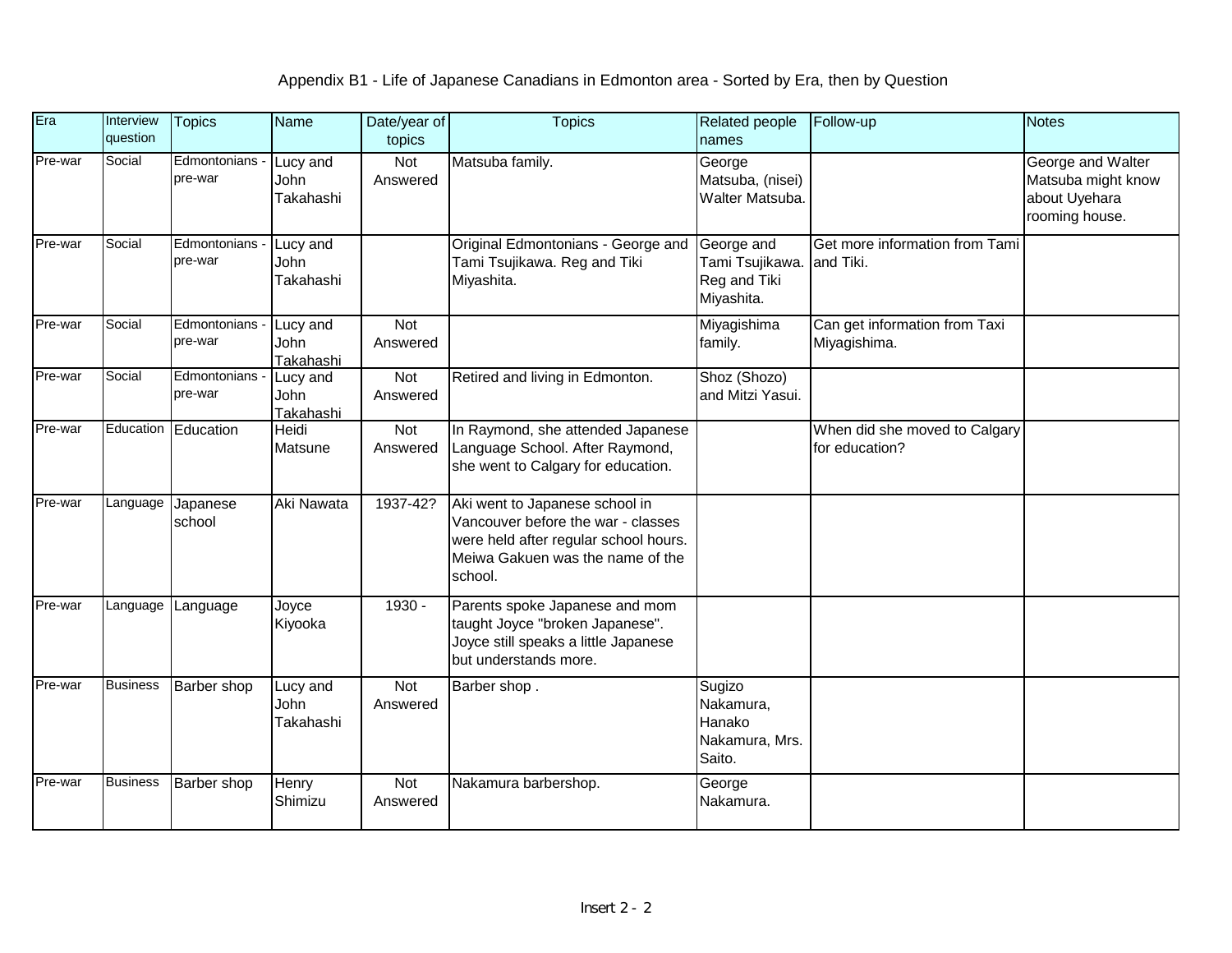| Era           | Interview<br>question | <b>Topics</b>                        | Name                          | Date/year of<br>topics | <b>Topics</b>                                                                                                                                                                                              | Related people<br>names                                     | Follow-up | <b>Notes</b>                                                                                        |
|---------------|-----------------------|--------------------------------------|-------------------------------|------------------------|------------------------------------------------------------------------------------------------------------------------------------------------------------------------------------------------------------|-------------------------------------------------------------|-----------|-----------------------------------------------------------------------------------------------------|
| Pre-war       | Population Opal       |                                      | Henry<br>Shimizu              | Not<br>Answered        | Japanese pioneer families in Opal<br>(Kimura, Yamauchi, Kinoshita,<br>Kiyooka, Nakamura).                                                                                                                  | Kimura,<br>Yamauchi,<br>Kinoshita,<br>Kiyooka,<br>Nakamura. |           |                                                                                                     |
| Pre-war       | Culture               | Experience<br>living in Japan        | Isao<br>Yamamoto              | 1934                   | No problems adjusting because in BC<br>there was sort of a Japanese<br>community, and spoke Japanese.                                                                                                      |                                                             |           |                                                                                                     |
| Pre-war       | Culture               | Living in<br>Japan                   | <b>Tom Sando</b>              |                        | 1926-1938? Long discussion of growing up in<br>Japan pre-war before coming back to<br>Canada.                                                                                                              |                                                             |           |                                                                                                     |
| During<br>War | Origin                | Work life                            | Lucy and<br>John<br>Takahashi | 1942?                  | John moved to sugar beets farm at<br>McGraw in southern Alberta. John<br>came to Edmonton for attending U of<br>A in 1950.                                                                                 |                                                             |           |                                                                                                     |
| During<br>War | Origin                | Kika-nisei: Life Sachiko<br>in Japan | Nagata                        |                        | 1934 - 1958 Stayed in Sakai Minato, Tottori-ken.                                                                                                                                                           |                                                             |           | Grandmother was sick<br>and Sachiko's family<br>looked after her<br>grandmother in Sakai<br>Minato. |
| During<br>War | Origin                | Life in Japan                        | George<br>Tsuruda             | 1942                   | Went to Japan with father, step-<br>mother and brothers. (Mother died<br>when he was 8 years old). Graduated<br>from high school and worked for<br>Mitsubishi. Supported step-mother<br>and three brothers |                                                             |           |                                                                                                     |
| During<br>War | Origin                | Life in other<br>locations           | Diane<br>Nawata               | 1942                   | Sold most of belongings and moved<br>to sugar beets farm in southern<br>Alberta.                                                                                                                           |                                                             |           | Family supported CCF<br>(NDP) as CCF only<br>stood up for Japanese.                                 |
| During<br>War | Origin                | Internment                           | <b>Tom Sando</b>              | 1941                   | Long discussion of internment at<br>Angler                                                                                                                                                                 |                                                             |           |                                                                                                     |
| During<br>War | Origin                | Internment                           | Henry<br>Shimizu              | 1942                   | Lived in New Denver internment<br>camp                                                                                                                                                                     |                                                             |           |                                                                                                     |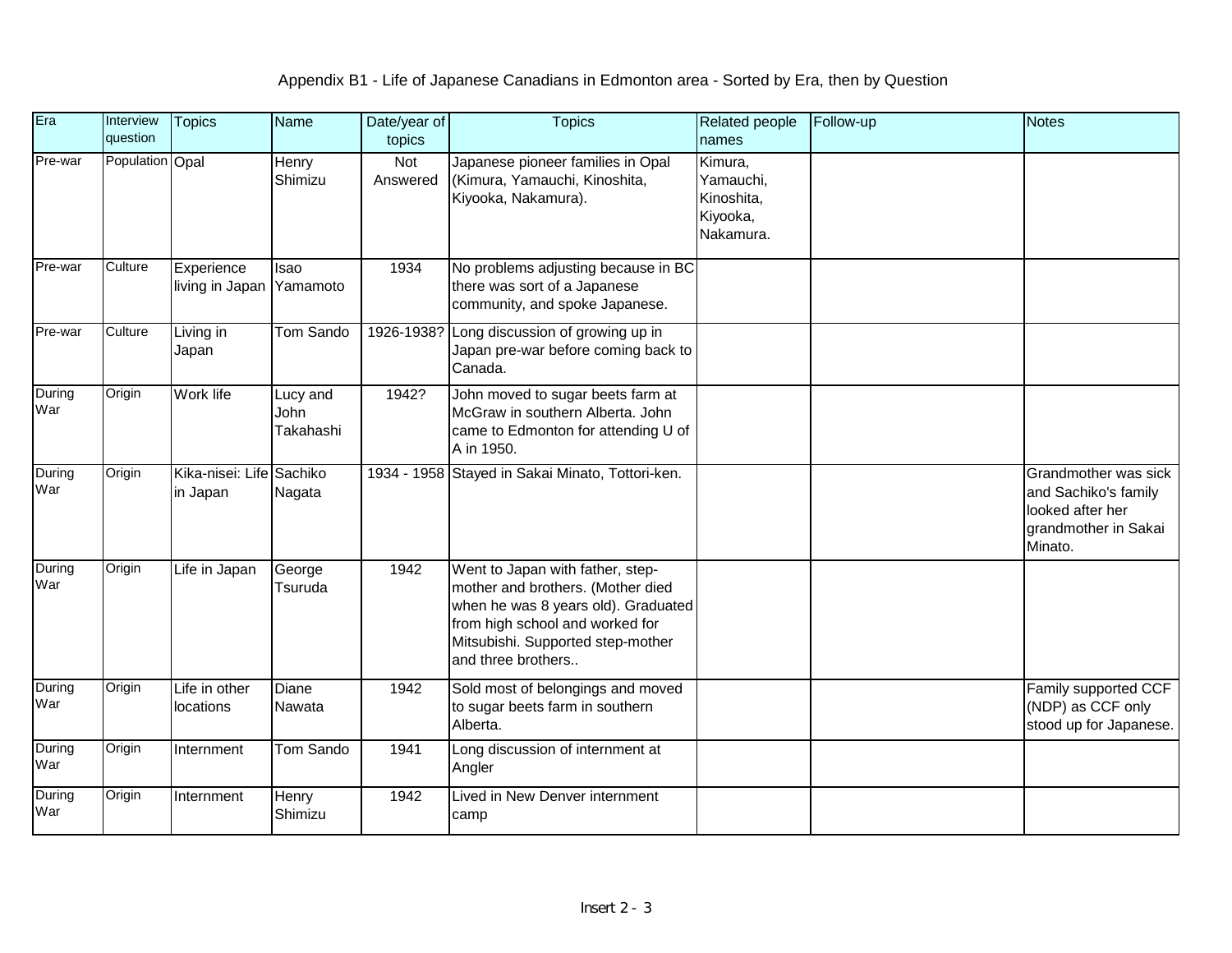| Era                 | Interview<br>question       | <b>Topics</b>          | <b>Name</b>                          | Date/year of<br>topics | <b>Topics</b>                                                                                                                                                                                                                                                                    | <b>Related people</b><br>names | Follow-up                   | <b>Notes</b> |
|---------------------|-----------------------------|------------------------|--------------------------------------|------------------------|----------------------------------------------------------------------------------------------------------------------------------------------------------------------------------------------------------------------------------------------------------------------------------|--------------------------------|-----------------------------|--------------|
| During<br>War       | Shelter                     | Grandma<br>Uyehara     | Tamiko<br>Tsujikawa                  | 1945                   | Hard to find place to live in Edmonton Mrs. Uyehara.<br>so rented one of two upstairs room in<br>Mrs. Uyehara's mother / mother-in-<br>law's house. 2 rooms she rented to<br>Japanese.                                                                                           |                                |                             |              |
| During<br>War       | Social                      | Gordon<br>Hirabayashi  | Lucy and<br>John<br>Takahashi        | 1942?                  | Gordon Hirabayashi went to a prison<br>as he refused to go to camp in USA.<br>He became a Sociology professor at<br>U of A. USA cancelled his criminal<br>record with apology in year (?).                                                                                       | Gordon<br>Hirabayashi.         | Which year?                 |              |
| During<br>War       | Education                   | <b>University</b>      | Lucy and<br><b>John</b><br>Takahashi | 1944?                  | Restriction to Japanese during the<br>war in Alberta - Lucy's sister wanted<br>to do medicine at U of A but they did<br>not allowed her to enroll.                                                                                                                               |                                |                             |              |
| During<br>War       | Culture                     | Life during<br>War     | Joyce<br>Kiyooka                     | 1940 -                 | Still has a fingerprint card.<br>Remembers being called "Jap"; very<br>hurtful; mom and dad were Canadian<br>citizens.                                                                                                                                                           |                                |                             |              |
| During<br>War       | $\overline{\text{Culture}}$ | Internment             | Tom Sando                            | 1941                   | Many references to his book about<br>wartime POW camp in Japanese with<br>sketches. Also "Misty Skeena River".<br>"Christmas in New Denver".                                                                                                                                     |                                | Collect his books/articles. |              |
| Post War<br>to 1969 | Origin                      | Returning to<br>Canada | <b>Dick</b><br>Shimoda               | 1962                   | Canadian law changed so that those<br>born in Canada were able to get<br>Canadian citizenship. Dick was able<br>to get his Canadian citizenship and<br>return in 1962 (Toronto). Noriko was<br>able to immigrate in 1963 because<br>they were married. They lived in<br>Toronto. |                                |                             |              |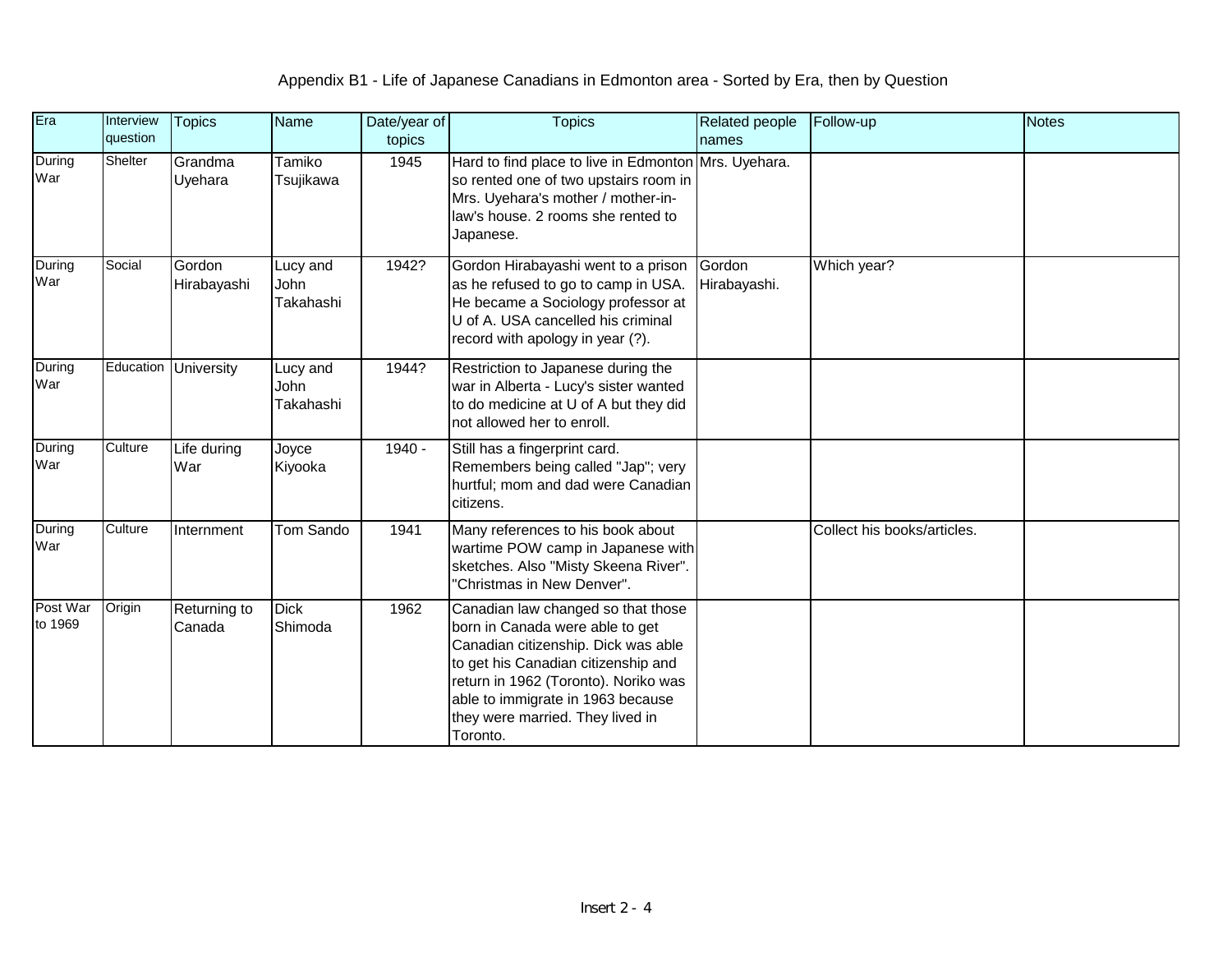| Era                 | Interview<br>question | <b>Topics</b>                        | <b>Name</b>        | Date/year of<br>topics | <b>Topics</b>                                                                                                                                                                                                                                                                        | Related people<br>names | Follow-up                                                       | <b>Notes</b>                                                              |
|---------------------|-----------------------|--------------------------------------|--------------------|------------------------|--------------------------------------------------------------------------------------------------------------------------------------------------------------------------------------------------------------------------------------------------------------------------------------|-------------------------|-----------------------------------------------------------------|---------------------------------------------------------------------------|
| Post War<br>to 1969 | Origin                | Experience<br>Returning to<br>Canada | Isao<br>Yamamoto   | 1950                   | Wasn't easy coming back because<br>he didn't speak English so had to<br>start all over again. Immigrants were<br>coming from Europe so they had a<br>night schools where he learned<br>English. Came to Edmonton from<br>Winnipeg because the Lutheran<br>pastor was moving the Edm. |                         |                                                                 |                                                                           |
| Post War<br>to 1969 | Origin                | Marriage                             | Sachiko<br>Nagata  | 1958                   | Came back to Tabor, Canada, to get<br>married.                                                                                                                                                                                                                                       |                         |                                                                 | The marriage was<br>arranged between<br>Sachiko's and Takeo's<br>mothers. |
| Post War<br>to 1969 | Origin                | Marriage                             | Sachiko<br>Nagata  | 1958                   | Wedding was held at a church in<br>Tabor. Moved to Edmonton October<br>or November (it was snowing on the<br>move day)                                                                                                                                                               |                         |                                                                 |                                                                           |
| Post War<br>to 1969 | Origin                | Marriage                             | Kyoko<br>Nishiwaki | 1969                   | Met Yoshihiro at a concert, got<br>married, and decided to stay in<br>Canada.                                                                                                                                                                                                        | Yoshihiro.              |                                                                 | Felt Edmonton was<br>very empty compared<br>to Kyoto.                     |
| Post War<br>to 1969 | Origin                | marriage                             | Jim Hoyano         | Not<br>Answered        | Met Yumiko at university in Chemistry<br>department. She came to work for 1<br>year in lab of Prof Masamune.                                                                                                                                                                         |                         |                                                                 |                                                                           |
| Post War<br>to 1969 | Origin                | Edmonton<br>post-was                 | Henry<br>Shimizu   | 1946                   | Parents worked at Misericorida<br>Hospital. Henry and sister lived in<br>basements suite and worked as relief<br>elevator operators.                                                                                                                                                 | Grace Shimizu.          |                                                                 |                                                                           |
| Post War<br>to 1969 | Origin                | Life in the<br><b>North</b>          | <b>Akiko Ito</b>   | $1963 -$<br>1969?      | Child birth - While she lived in the<br>North, Akiko came to Edmonton for<br>delivery of three children, Sally,<br>Daniel, and Cathy.                                                                                                                                                |                         | Was this special or fairy<br>common for people in the<br>North? |                                                                           |
| Post War<br>to 1969 | Origin                | Education                            | Joyce<br>Kiyooka   | About 1954             | Moved from Opal to go to Alberta<br>College in Edmonton.                                                                                                                                                                                                                             |                         |                                                                 |                                                                           |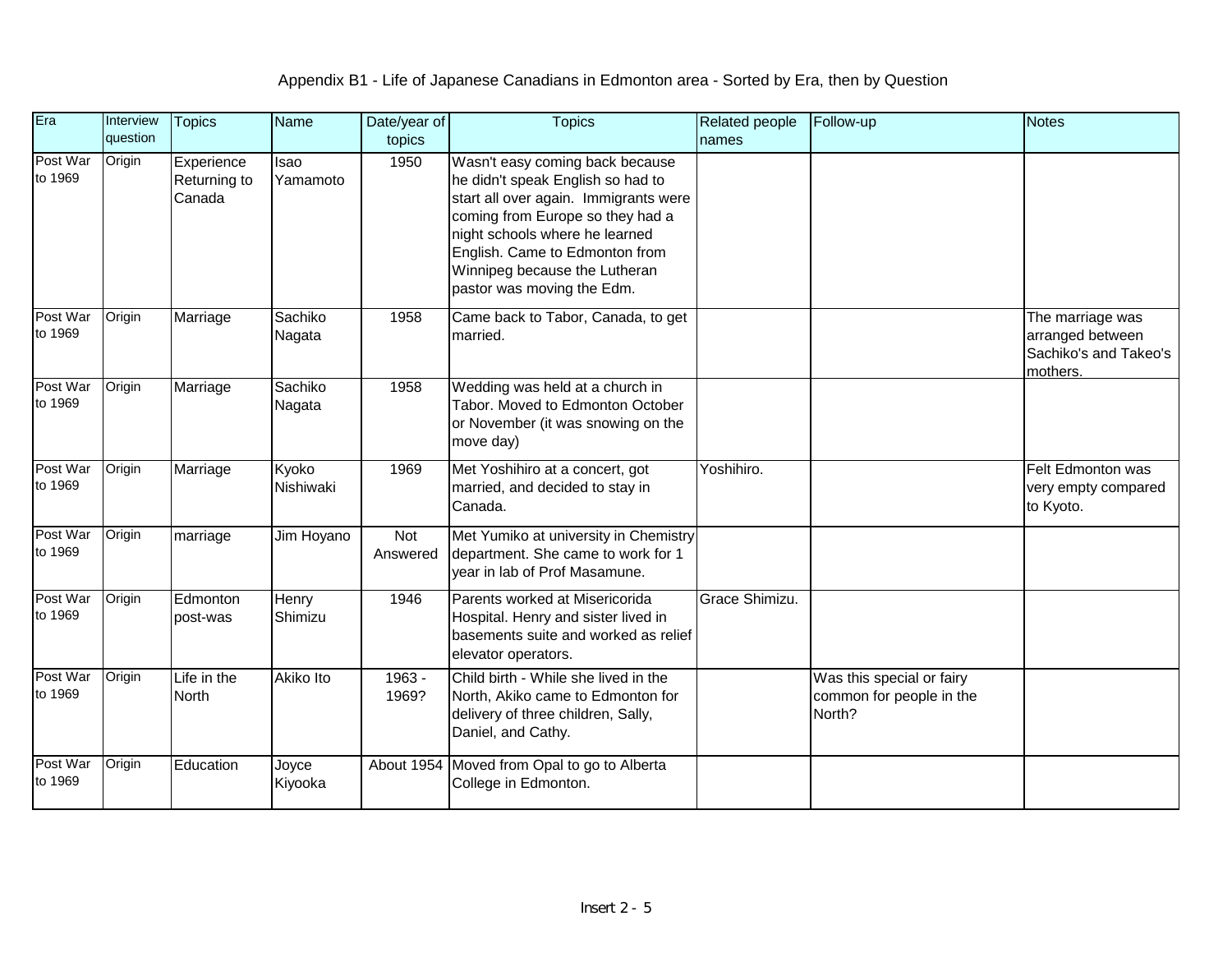| Era                 | Interview<br>question | <b>Topics</b>             | Name                    | Date/year of<br>topics | <b>Topics</b>                                                                                                                                                               | Related people<br>names                                                                        | Follow-up | <b>Notes</b>                                                          |
|---------------------|-----------------------|---------------------------|-------------------------|------------------------|-----------------------------------------------------------------------------------------------------------------------------------------------------------------------------|------------------------------------------------------------------------------------------------|-----------|-----------------------------------------------------------------------|
| Post War<br>to 1969 | Origin                | Family                    | Daiyo<br>Sawada         | 1945-1960              | Daiyo and 5 older brothers and<br>sisters grew up in Pincher Creek,<br>Alberta. His father was a barber and<br>married twice.                                               |                                                                                                |           |                                                                       |
| Post War<br>to 1969 | Origin                | Why came to<br>Canada     | <b>Keiko Frueh</b>      | 1961                   | She wanted to have challenge and<br>explore Canada.                                                                                                                         |                                                                                                |           |                                                                       |
| Post War<br>to 1969 | Origin                | Transportation Kyoko      | Nishiwaki               | 1969                   | Came to Canada as a visitor, by<br>Canadian Pacific Airline.                                                                                                                |                                                                                                |           | She came to Canada<br>with six-month visa.                            |
| Post War<br>to 1969 | Food                  | Japanese food Sachiko     | Nagata                  | Not<br>Answered        | Bought Japanese food from<br>Nakagama in Lethbridge.                                                                                                                        |                                                                                                |           |                                                                       |
| Post War<br>to 1969 | Food                  | Food                      | <b>Heidi</b><br>Matsune | $1965? -$              | Sushi, New Year's food, Mochi,<br>Christmas gathering.                                                                                                                      |                                                                                                |           |                                                                       |
| Post War<br>to 1969 | Food                  | Japanese food Keiko Frueh |                         | 1961 -<br>1970?        | First, she ordered rice and soy sauce<br>at Nakamura's Barbershop. After the<br>Barbershop closed, purchased<br>through Sugiura at Silk-O-Lina.                             |                                                                                                |           |                                                                       |
| Post War<br>to 1969 | Food                  | Japanese food Lucy and    | John<br>Takahashi       | Not<br>Answered        | Co-op and Silk-O-Lina: Kind of fabric<br>store. Mr. Sugiura ordered Japanese<br>food and became like a co-op. Mr.<br>Sugiura stocked extra rice and other<br>Japanese food. | Mr. Sugiura,<br>father of Jackie<br>Sugiura,<br>Shimizu, Inoue,<br>Katayama, Mrs.<br>Iwashita. |           | Mr. Inoue ran Silk-O-<br>Lina in Calgary. Then,<br>moved to Edmonton. |
| Post War<br>to 1969 | Food                  | Japanese<br>Celebrations  | Joyce<br>Kiyooka        | 1950's,<br>1960's      | Mom used to cook things to celebrate<br>oshogatsu. Mom used to cook<br>mostly western food.                                                                                 |                                                                                                |           |                                                                       |
| Post War<br>to 1969 | Food                  | Japanese<br>Ingredients   | <b>Dick</b><br>Shimoda  | Not<br>Answered        | Obtaining ingredients was a problem,<br>even salmon. They had theirs sent<br>from Japan and when Dick went to<br>Toronto on business, he brought<br>ingredients back.       |                                                                                                |           |                                                                       |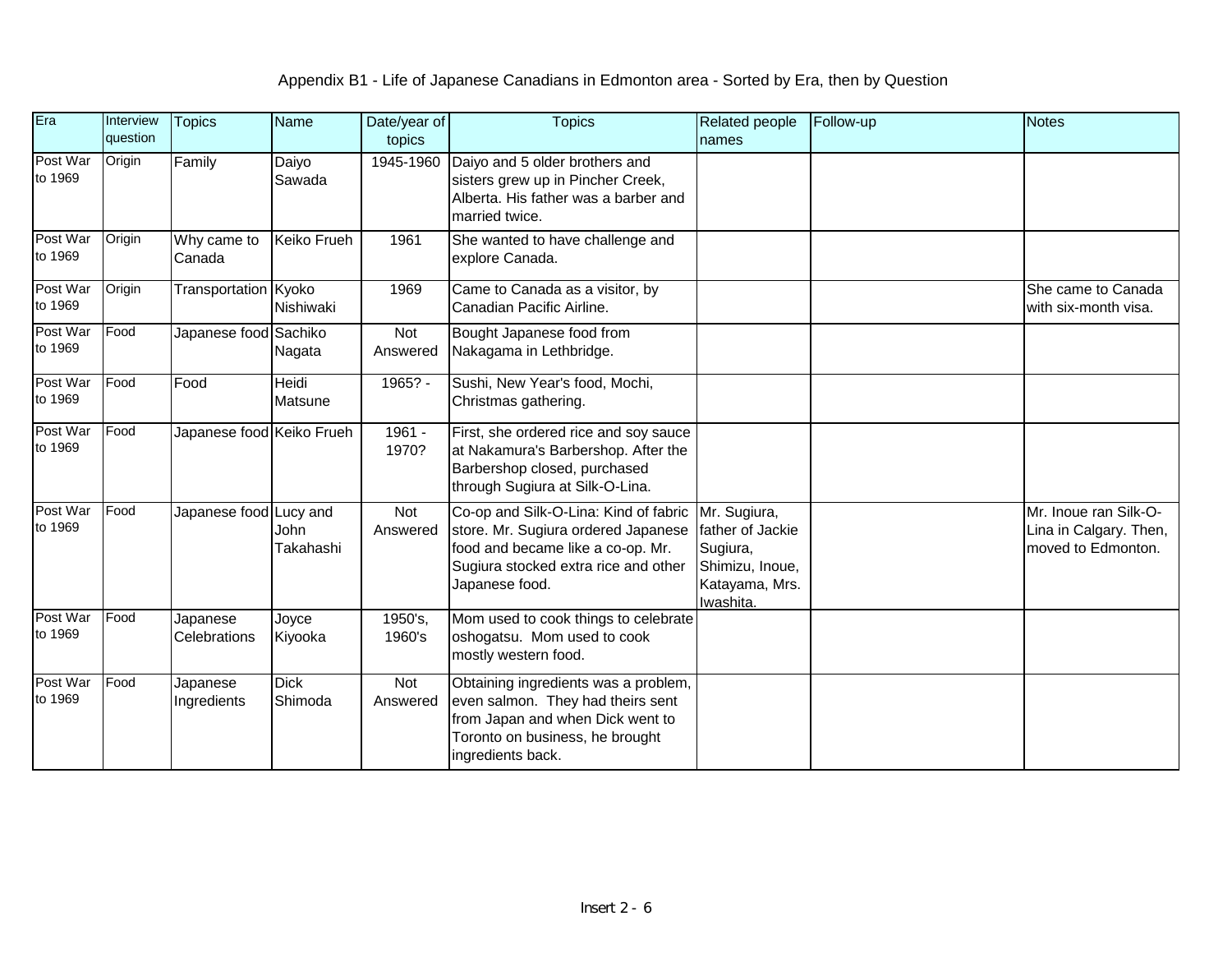| Era                 | Interview<br>question | <b>Topics</b>                 | <b>Name</b>                   | Date/year of<br>topics | <b>Topics</b>                                                                                                                                                                                                                                                                       | Related people<br>names  | Follow-up                                                                        | <b>Notes</b> |
|---------------------|-----------------------|-------------------------------|-------------------------------|------------------------|-------------------------------------------------------------------------------------------------------------------------------------------------------------------------------------------------------------------------------------------------------------------------------------|--------------------------|----------------------------------------------------------------------------------|--------------|
| Post War<br>to 1969 | Food                  | Food                          | Toshiko<br>Yamamoto           | Not<br>Answered        | Cooked many kinds of Japanese food<br>but the kids didn't like it. There<br>weren't very many Japanese food<br>available but Mr. Sugiura ordered<br>rice, shoyu and miso from<br>Vancouver. We ordered from Mr.<br>Sugiura and the shipments came to<br>Mr. Nakamura's barber shop. |                          | Fill in the reason why  "****" in<br>the transcript. Check spelling of<br>names. |              |
| Post War<br>to 1969 | Food                  | Food                          | Isao<br>Yamamoto              | 1950's                 | Missed Japanese food because he<br>was living with a non-Japanese family<br>before he got married. Missed fresh<br>fish (sashimi) the most.                                                                                                                                         |                          |                                                                                  |              |
| Post War<br>to 1969 | Food                  | Japanese food Diane           | Nawata                        | Not<br>Answered        | Mother was a good cook. She<br>cooked Shogatsu Japanese food.                                                                                                                                                                                                                       |                          |                                                                                  |              |
| Post War<br>to 1969 | Food                  | Japanese food Tamiko          | Tsujikawa                     | Not<br>Answered        | from Sugiuras - order rice, shoyu,<br>Japanese produce.                                                                                                                                                                                                                             |                          | Dates?                                                                           |              |
| Post War<br>to 1969 | Food                  | Japanese<br><b>Businesses</b> | Jim Hoyano                    | 1960s                  | Grocery store and tofu maker - Philip Philip Shimbo<br>Shimbo and wife. He later moved to<br>Vancouver.                                                                                                                                                                             | and wife.                |                                                                                  |              |
| Post War<br>to 1969 | Shelter               | living in<br>Edmonton         | Tamiko<br>Tsujikawa           | late 40s               | Rented little place next to Mrs.<br>Nakamura's barber shop on 95 st and<br>97 st. Then bought house at Forest<br>Heights.                                                                                                                                                           | Nakamura.                |                                                                                  |              |
| Post War<br>to 1969 | Recreation            |                               | Henry<br>Shimizu              | Not<br>Answered        | Saturday night dances, games and<br>pot-luck at Bissell Centre.                                                                                                                                                                                                                     |                          |                                                                                  |              |
| Post War<br>to 1969 | Recreation Church     |                               | Lucy and<br>John<br>Takahashi | Not<br>Answered        | United church across from the Bissell<br>centre. Used downstairs gym for<br>Christmas party, badminton, table<br>tennis, chow mein suppers and<br>Christmas concert. From this<br>gathering, Curling club and golf<br>tournament started and lasting for<br>over 35 years.          | Nakamuras and<br>Saitos. | Year?                                                                            |              |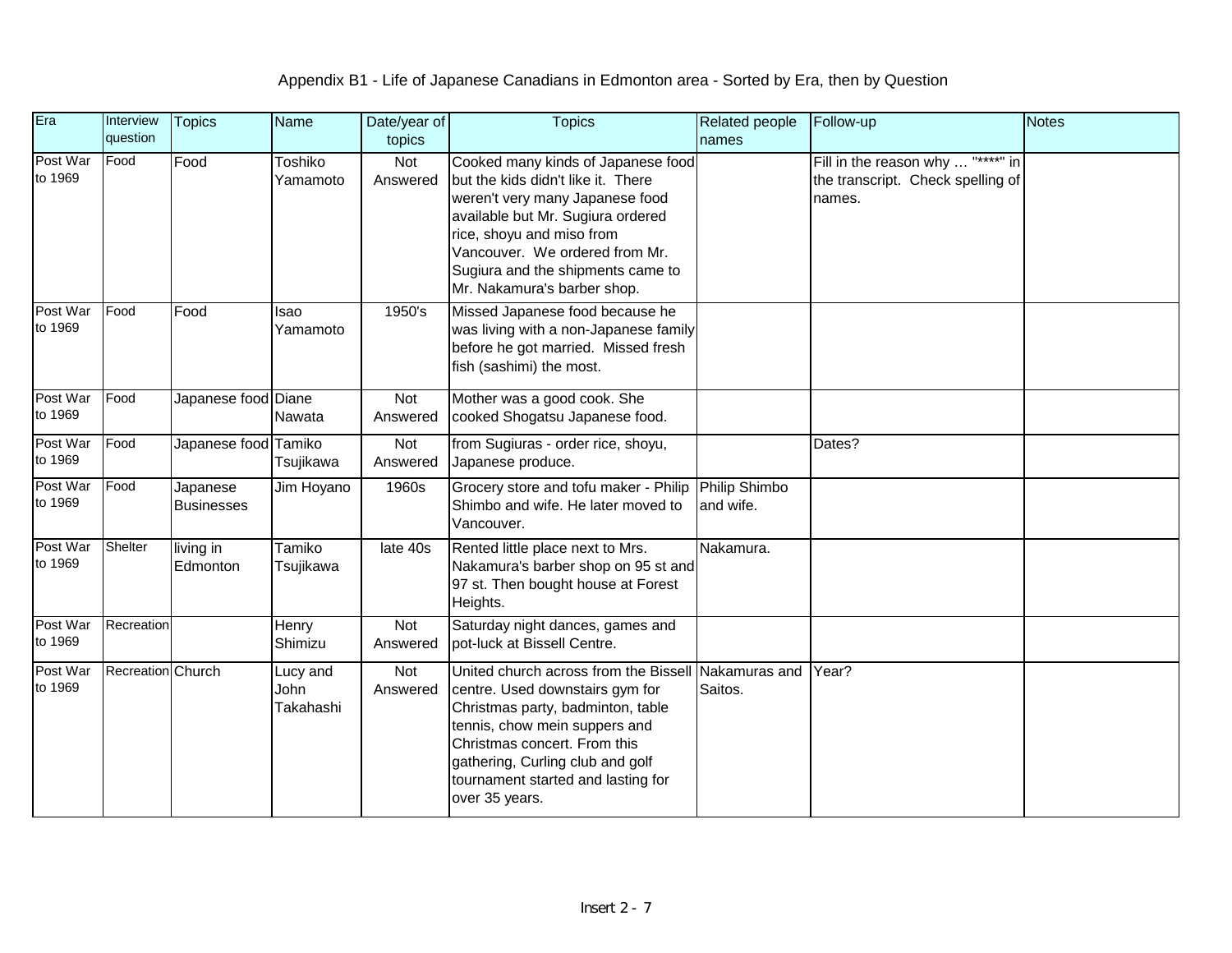| Era                 | Interview<br>question    | <b>Topics</b>                                     | <b>Name</b>                   | Date/year of<br>topics | <b>Topics</b>                                                                                                                                                                                            | Related people<br>names                             | Follow-up                                                                                                            | <b>Notes</b>                                                        |
|---------------------|--------------------------|---------------------------------------------------|-------------------------------|------------------------|----------------------------------------------------------------------------------------------------------------------------------------------------------------------------------------------------------|-----------------------------------------------------|----------------------------------------------------------------------------------------------------------------------|---------------------------------------------------------------------|
| Post War<br>to 1969 | <b>Recreation Picnic</b> |                                                   | Tsuruda,<br>Ruby              | Not<br>Answered        | Japanese store "picnic".                                                                                                                                                                                 |                                                     | Where was it, what things did<br>she buy there she couldn't get<br>elsewhere, was picnic a social<br>gathering spot. |                                                                     |
| Post War<br>to 1969 |                          | <b>Recreation Curling Club</b>                    | Lucy and<br>John<br>Takahashi | Not<br>Answered        | Curing club - Curling club had<br>bonspiels at Lethbridge, Calgary, and<br>Edmonton.                                                                                                                     |                                                     | Year of the first curling club.                                                                                      |                                                                     |
| Post War<br>to 1969 | <b>Recreation</b> Sports |                                                   | Joyce<br>Kiyooka              | 1960's                 | Used to curl in the Japanese league<br>but didn't really associate much with<br>the Japanese community except for<br>things like the Christmas party<br>because she was around "hakujin"<br>people more. |                                                     |                                                                                                                      |                                                                     |
| Post War<br>to 1969 | Social                   | Oldest<br>members of<br>the Edmonton<br>community | lsao<br>Yamamoto              | s                      | 1950's/1960' Mr. Nakamura was the oldest person<br>in the group. Mrs. Uyehara had<br>some kind of rooming house or<br>boarding house on 96th or 97th<br>Street, very close to City Hall.                 |                                                     |                                                                                                                      |                                                                     |
| Post War<br>to 1969 | Social                   | Opal                                              | Jim Hoyano                    | 1960s                  | Got to know old-time families from<br>Opal at community picnics.                                                                                                                                         |                                                     |                                                                                                                      |                                                                     |
| Post War<br>to 1969 | Social                   | <b>Bissell Centre</b>                             | Sachiko<br>Nagata             |                        | Around 1958 Japanese had meetings at the Bissell Mrs. Nakamura<br>Centre. Sachiko cooked and sold<br>Chowmein.                                                                                           | Mrs. Tsujikawa.                                     |                                                                                                                      | Takeo looked after<br>accounting of the club<br>from the beginning. |
| Post War<br>to 1969 | Social                   | Bissell centre? Keiko Frueh                       |                               | Not<br>Answered        | Had a pot luck gathering for welcome<br>Toshiko Yamamoto.                                                                                                                                                | Shikaze,<br>Takahashi.                              |                                                                                                                      |                                                                     |
| Post War<br>to 1969 | Social                   | <b>Bissell Centre</b>                             | Lucy and<br>John<br>Takahashi | Not<br>Answered        | The Bissell centre: get-together was<br>at the Bissell centre always. All<br>Japanese resided around there.                                                                                              |                                                     |                                                                                                                      |                                                                     |
| Post War<br>to 1969 | Social                   | <b>Bissell Centre</b>                             | Joyce<br>Kiyooka              | Not<br>Answered        | Used to be a Japanese young<br>people's group (in their 20's) that<br>used to get together at the Bissell<br>Centre on 97th Street to have parties<br>(like Christmas).                                  | Yamauchi's,<br>Florence<br>(Ingham?),<br>Shikaze's. |                                                                                                                      |                                                                     |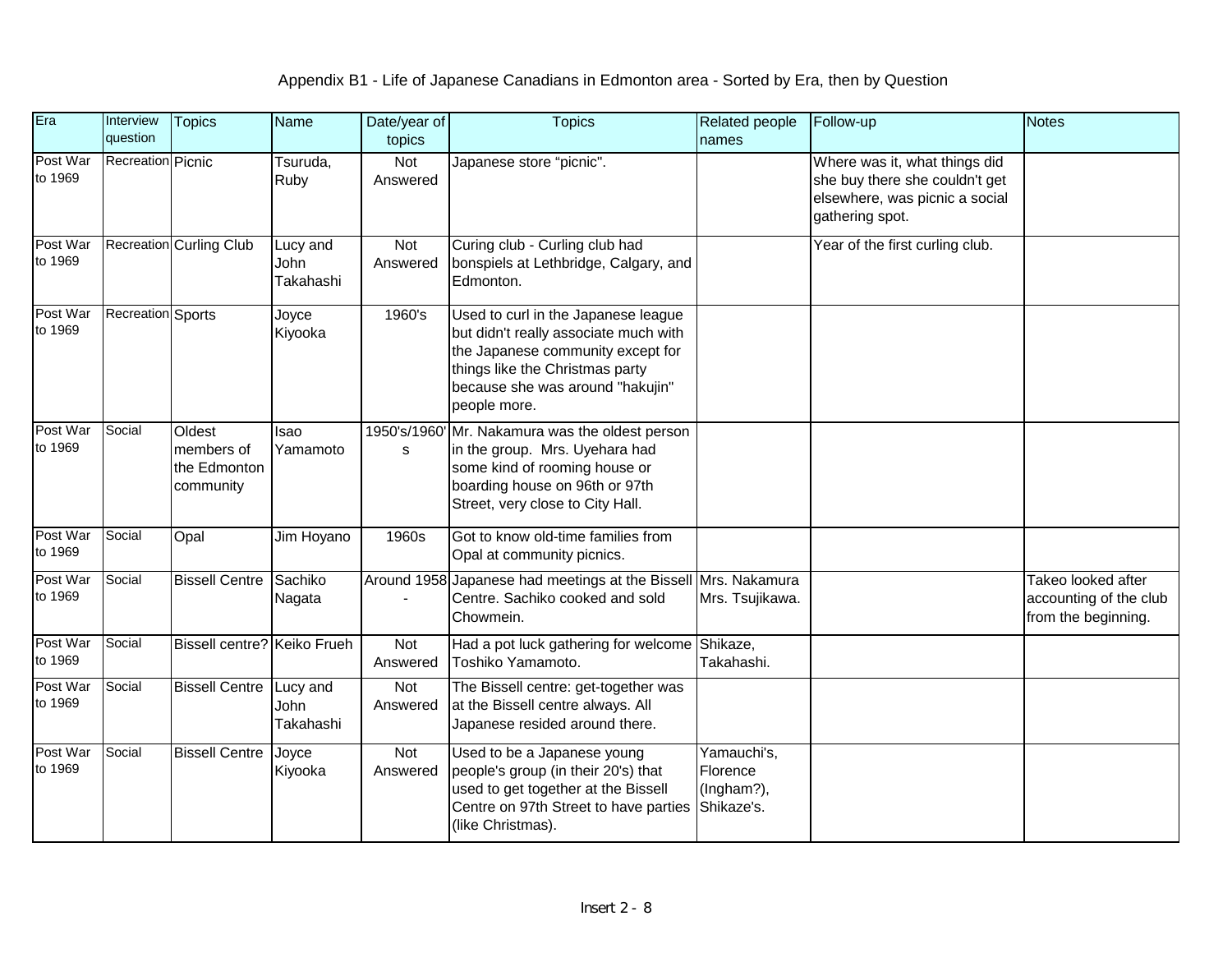| Era                 | Interview<br>question | <b>Topics</b>         | Name                    | Date/year of<br>topics | <b>Topics</b>                                                                                                                                                                                                                                                       | Related people<br>names | Follow-up                                                                                                                                                                          | <b>Notes</b> |
|---------------------|-----------------------|-----------------------|-------------------------|------------------------|---------------------------------------------------------------------------------------------------------------------------------------------------------------------------------------------------------------------------------------------------------------------|-------------------------|------------------------------------------------------------------------------------------------------------------------------------------------------------------------------------|--------------|
| Post War<br>to 1969 | Social                | <b>Bissell Centre</b> | <b>Isao</b><br>Yamamoto | 1960's                 | People used to meet at the Bissell<br>Church for a fundraising supper once<br>a year and for chow mein.                                                                                                                                                             |                         |                                                                                                                                                                                    |              |
| Post War<br>to 1969 | Social                | <b>Bissell Centre</b> | Toshiko<br>Yamamoto     | 1960's                 | We made chowmein and the money<br>went to the Bissell church. It was a<br>big event open to the public. The<br>noodles were made from scratch and<br>fried them; Mr. Nakamura was always<br>kneading.                                                               |                         |                                                                                                                                                                                    |              |
| Post War<br>to 1969 | Social                | <b>Bissell Centre</b> | Toshiko<br>Yamamoto     | 1960's                 | The Bissell church was a United<br>church that celebrated their 100<br>anniversary in the spring of 2010. The<br>Japanese people were not<br>necessarily Christians but it was<br>more a community social gathering<br>place. The church helped Japanese<br>people. |                         |                                                                                                                                                                                    |              |
| Post War<br>to 1969 | Social                | <b>Bissell</b> centre | Diane<br>Nawata         | $1953 - ?$             | Attended activities there. Japanese<br>families were very kind to students.                                                                                                                                                                                         |                         |                                                                                                                                                                                    |              |
| Post War<br>to 1969 | Social                | <b>Bissell Centre</b> | Aki Nawata              | 1950's                 | Japanese had a social group at the<br><b>Bissell United Church. Activities</b><br>included dinner, dances, playing<br>basketball, and other social things.<br>The group numbered about 40<br>people.                                                                |                         |                                                                                                                                                                                    |              |
| Post War<br>to 1969 | Social                | <b>Bissell Centre</b> | Tamiko<br>Tsujikawa     | Not<br>Answered        | Big hall, international suppers,<br>homemade chow mein. People went<br>to church there. Minister nice to<br>Japanese.                                                                                                                                               |                         | Dates?                                                                                                                                                                             |              |
| Post War<br>to 1969 | Social                | Church                | Tsuruda,<br>Ruby        | Not<br>Answered        | Catholic church.                                                                                                                                                                                                                                                    |                         | What church, any comments on<br>being only Japanese in<br>congregation, other nationalities<br>or was that even an issue,<br>where did other Japanese go to<br>church, Which year? |              |
| Post War<br>to 1969 | Social                | Church                | Sachiko<br>Nagata       | 1960?                  | Sachiko did not attend church or<br>temple gatherings.                                                                                                                                                                                                              |                         |                                                                                                                                                                                    |              |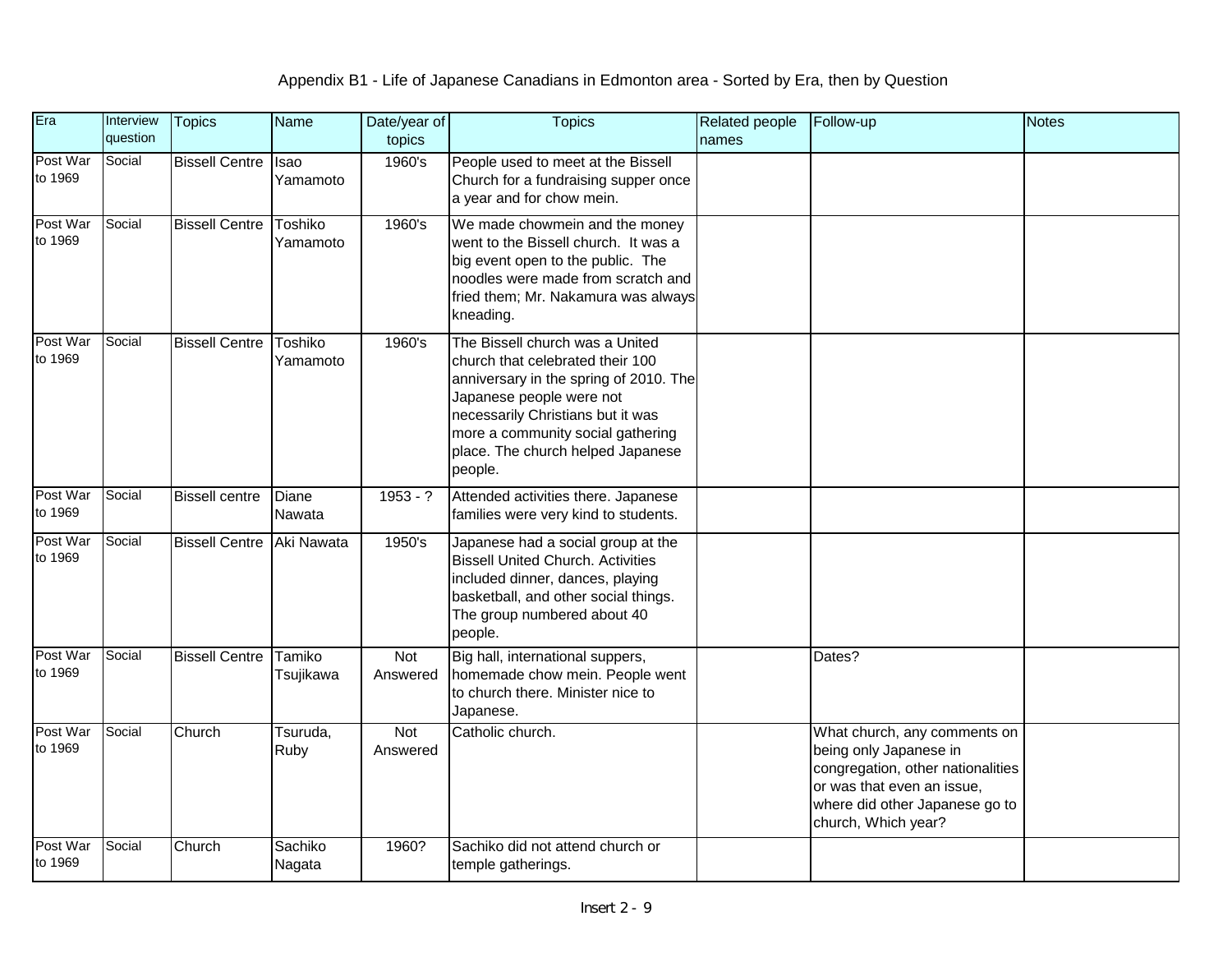| Era                 | Interview<br>question | <b>Topics</b>            | <b>Name</b>                   | Date/year of<br>topics | <b>Topics</b>                                                                                                                                                                                            | Related people<br>names           | Follow-up                                          | <b>Notes</b>                                           |
|---------------------|-----------------------|--------------------------|-------------------------------|------------------------|----------------------------------------------------------------------------------------------------------------------------------------------------------------------------------------------------------|-----------------------------------|----------------------------------------------------|--------------------------------------------------------|
| Post War<br>to 1969 | Social                | Christmas<br>party       | <b>Keiko Frueh</b>            | 1961                   | Attended a Christmas Party in<br>December and a picnic in July, may<br>be held at the Bissell centre.                                                                                                    |                                   |                                                    |                                                        |
| Post War<br>to 1969 | Social                | Christmas<br>party       | Lucy and<br>John<br>Takahashi | Not<br>Answered        | Had Christmas gathering with over 20<br>university students at Lucy's parents<br>place. This gathering expanded to<br>Christmas parties at the Bissell<br>centre where about 100 people got<br>together. |                                   | Year of Christmas party at<br>Lucy's parent house. |                                                        |
| Post War<br>to 1969 | Social                | Christmas<br>party       | Jim Hoyano                    | 1960s                  | community had an annual picnic and<br>Christmas party - we always went to<br>meet other community members.                                                                                               |                                   |                                                    |                                                        |
| Post War<br>to 1969 | Social                | Christmas<br>party       | Tamiko<br>Tsujikawa           | 1948                   | 1948 Japanese community Christmas<br>party at Bissell church.                                                                                                                                            |                                   |                                                    |                                                        |
| Post War<br>to 1969 | Social                | Chowmein<br>supper       | Lucy and<br>John<br>Takahashi | Not<br>Answered        | Chowmein supper - held every year<br>at the United church. Usually about<br>50 Japanese including children came<br>to the gatherings.                                                                    |                                   | Year of the first Chowmein<br>supper.              |                                                        |
| Post War<br>to 1969 | Social                | Picnic                   | Toshiko<br>Yamamoto           | 1960's                 | There was a picnic once a year.                                                                                                                                                                          |                                   |                                                    |                                                        |
| Post War<br>to 1969 | Social                | Picnic                   | Jim Hoyano                    | 1960s                  | community had an annual picnic and<br>Christmas party - we always went to<br>meet other community members.<br>Regular field games and races.<br>Everyone brought their own bento<br>and shared.          |                                   |                                                    |                                                        |
| Post War<br>to 1969 | Social                | Picnic                   | Tamiko<br>Tsujikawa           | Not<br>Answered        | Sugiura's staying at farm with big field<br>for Japanese picnics.                                                                                                                                        |                                   | Dates?                                             |                                                        |
| Post War<br>to 1969 | Social                | Other Kika<br>Nisei      | Isao<br>Yamamoto              | 1950's                 | Had Kika nisei friends.                                                                                                                                                                                  | Mr. Fukoshima;<br>Sachiko Nagata. |                                                    |                                                        |
| Post War<br>to 1969 | Social                | Edmontonians<br>post war | Sachiko<br>Nagata             |                        | Around 1958 She knew one family.                                                                                                                                                                         | Isao Yamamoto.                    |                                                    |                                                        |
| Post War<br>to 1969 | Social                | Edmontonians<br>post war | Sachiko<br>Nagata             | 1960?                  | Japanese names Sachiko<br>remembered are: Mr. & Mrs. Shimizu,<br>Dr. Taro Yoneda, Dr. Shimizu.                                                                                                           |                                   |                                                    | At early Edmonton,<br>there were about 20<br>Japanese. |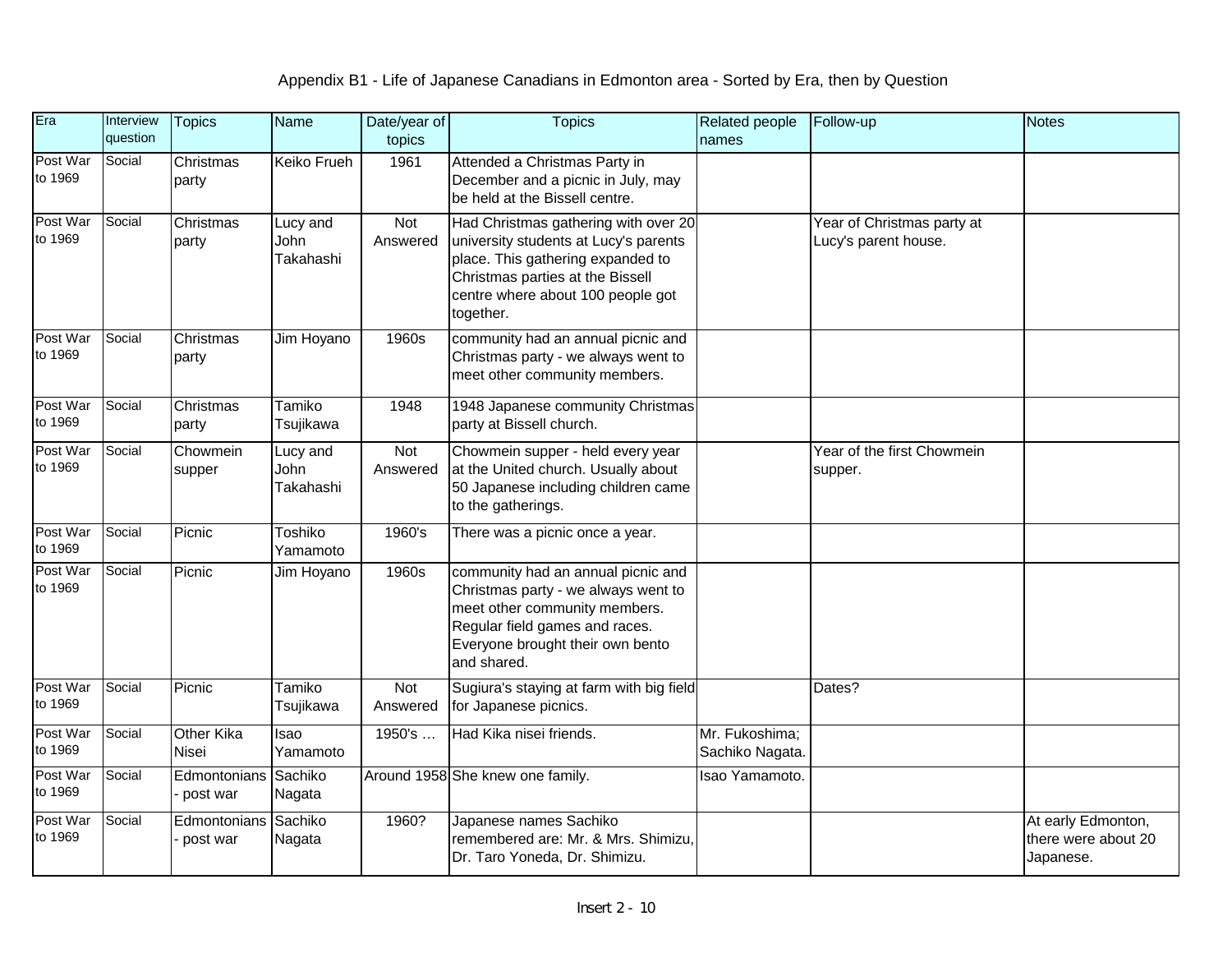| Era                 | Interview<br>question | <b>Topics</b>                                   | Name             | Date/year of<br>topics | <b>Topics</b>                                                                                              | Related people<br>names                                                                                                                                  | Follow-up               | <b>Notes</b>                                                        |
|---------------------|-----------------------|-------------------------------------------------|------------------|------------------------|------------------------------------------------------------------------------------------------------------|----------------------------------------------------------------------------------------------------------------------------------------------------------|-------------------------|---------------------------------------------------------------------|
| Post War<br>to 1969 | Social                | Edmontonians Kyoko<br>post war                  | Nishiwaki        | 1969                   | Not belonged to Japanese community Mr. and Mrs.<br>and knew only one Japanese family.                      | Matsuba.                                                                                                                                                 | Are Mr. & Mrs. Matsuba. |                                                                     |
| Post War<br>to 1969 | Social                | Edmontonians Keiko Frueh<br>post war            |                  | 1961                   |                                                                                                            | Mr. Shimpo,<br>Isao Yamamoto                                                                                                                             |                         |                                                                     |
| Post War<br>to 1969 | Social                | Emontonians<br>post war                         | Keiko Frueh      | 1968                   |                                                                                                            | Nakamura,<br>Sugiura,<br>Miyagishima,<br>Nagata,<br>Matsuba,<br>Tujikawa,<br>John/Jun<br>Yamamoto,<br>Katayama,<br>Ebata,<br>Shinbashi, Bill<br>Kikuchi. |                         | Keiko mentioned that<br>Mrs. Uyehara had one<br>son. He died young. |
| Post War<br>to 1969 | Social                | Change in<br>Japanese<br>Canadian<br>population | Joyce<br>Kiyooka | 1960's                 | Younger immigrants started coming<br>but only saw them at the Christmas<br>party; lived all over the city. |                                                                                                                                                          |                         |                                                                     |
| Post War<br>to 1969 | Social                | Edmonton<br>community                           | Isao<br>Yamamoto | 1550's.                | Japanese Canadians came to attend<br>the university and also students from<br>Japan.                       |                                                                                                                                                          |                         |                                                                     |
| Post War<br>to 1969 | Social                | Edmonton<br>community                           | Isao<br>Yamamoto | 1950's                 | Met many Japanese people when<br>they first came to Edmonton.                                              | Mr. & Mrs.<br>Shimizu, Mr. &<br>Mrs. Nakamura,<br>Mr. & Mrs.<br>Sugiura, the<br>Miyagishima's,<br>Mr. & Mrs. Bill<br>Kikuchi, Mr. &<br>Mrs. Kiyooka.     |                         |                                                                     |
| Post War<br>to 1969 | Social                | Edmonton -<br>post war                          | Diane<br>Nawata  | $1953 -$               | Had a lots of friends outside of<br>Japanese Community.                                                    |                                                                                                                                                          |                         | No contact with<br>Japanese required                                |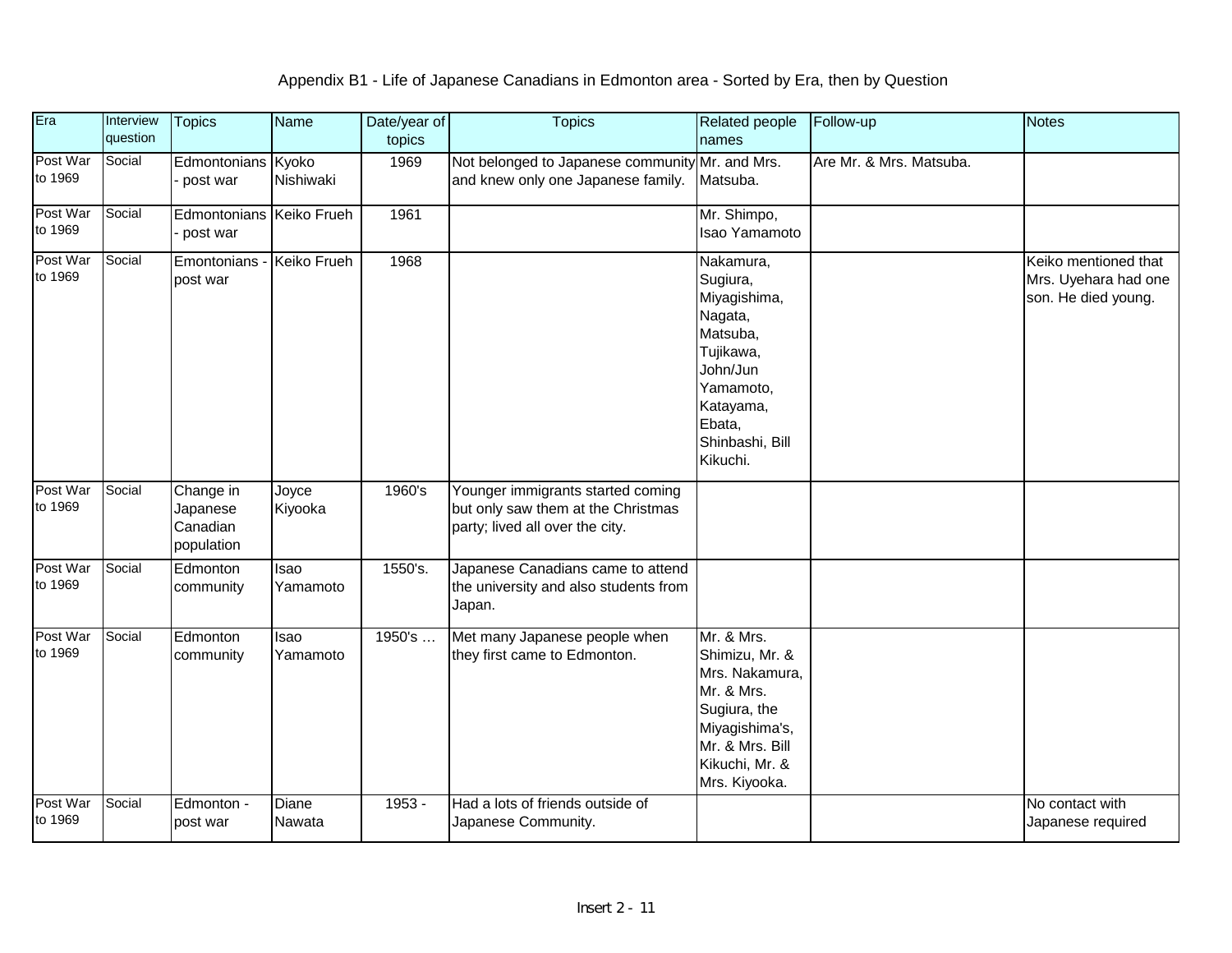| Era                 | Interview<br>question | <b>Topics</b>            | Name                          | Date/year of<br>topics | <b>Topics</b>                                                                                                                                                                  | Related people<br>names                   | Follow-up | <b>Notes</b>                                                   |
|---------------------|-----------------------|--------------------------|-------------------------------|------------------------|--------------------------------------------------------------------------------------------------------------------------------------------------------------------------------|-------------------------------------------|-----------|----------------------------------------------------------------|
| Post War<br>to 1969 | Social                | <b>EJCA</b>              | Diane<br>Nawata               | 1960? -                | Aki was a president. They were<br>active at EJCA.                                                                                                                              |                                           |           |                                                                |
| Post War<br>to 1969 | Social                | <b>EJCA</b>              | Jim Hoyano                    | 1960s                  | Got involved through meeting Mrs.<br>Shimizu and George Tsuruda.                                                                                                               |                                           |           |                                                                |
| Post War<br>to 1969 | Social                | <b>EJCA</b>              |                               | Not<br>Answered        | Henry's mother was secretary of<br>fujinkai and kept minutes in<br>Japanese. Minutes passed on to Aiko<br>Murakami.                                                            | Aiko Murakami.                            |           |                                                                |
| Post War<br>to 1969 | Social                | Farming<br>trainees      | Keiko Frueh                   | 1968                   | Farming trainee program started.<br>Trainees came to Lethbridge areas.<br>Many moved to Edmonton areas as<br>they received a landed immigrant<br>status after two years.       | Demachi, Oda,<br>Hayakaze,<br>Shigemitsu. |           | Many trainees moved<br>to Edmonton, refer to<br>"Tomo no Kai". |
| Post War<br>to 1969 | Social                | <b>New</b><br>Immigrants | Jim Hoyano                    | 1960s                  | 'we knew there weren't many<br>Japanese families in Edmonton at the<br>time".                                                                                                  |                                           |           |                                                                |
| Post War<br>to 1969 | Social                | Japanese in<br>Edmonton  | Jim Hoyano                    | 1960s                  | About 50 or 60 families.                                                                                                                                                       |                                           |           |                                                                |
| Post War<br>to 1969 | Social                | University               | Lucy and<br>John<br>Takahashi | Not<br>Answered        | U of A graduates.                                                                                                                                                              | Aki and Diane<br>Nawata.                  |           |                                                                |
| Post War<br>to 1969 | Social                | Mrs. Shimizu             | Jim Hoyano                    | 1960s                  | Mrs Shimizu new all Japanese in<br>Edmonton. When someone new<br>came, she invited them over and<br>introduced herself. Very involved in<br>EJCA. Met her through wife Yumiko. |                                           |           |                                                                |
| Post War<br>to 1969 | Social                | Friends and<br>relatives | Tamiko<br>Tsujikawa           | Not<br>Answered        | Nakamura children - Bill, Lillian,<br>Irene, Eddie, Rosie, Jeannie.                                                                                                            |                                           | Dates?    |                                                                |
| Post War<br>to 1969 | Social                | Friends and<br>relatives | Tamiko<br>Tsujikawa           | Not<br>Answered        | Mrs. Saito acquaintance. Later Mrs.<br>Kiyooka, Mrs. Yamauchi.                                                                                                                 |                                           | Dates?    |                                                                |
| Post War<br>to 1969 | Social                | Friends and<br>relatives | Henry<br>Shimizu              | Not<br>Answered        | No obvious acts of racism at<br>University of Alberta.                                                                                                                         | Eiko Iwashita,<br>Kaien Shimizu.          |           |                                                                |
| Post War<br>to 1969 | Social                | <b>Home Doctors</b>      | Keiko Frueh                   | 1961                   |                                                                                                                                                                                | Dr. Yoneda, Dr.<br>Kato.                  |           |                                                                |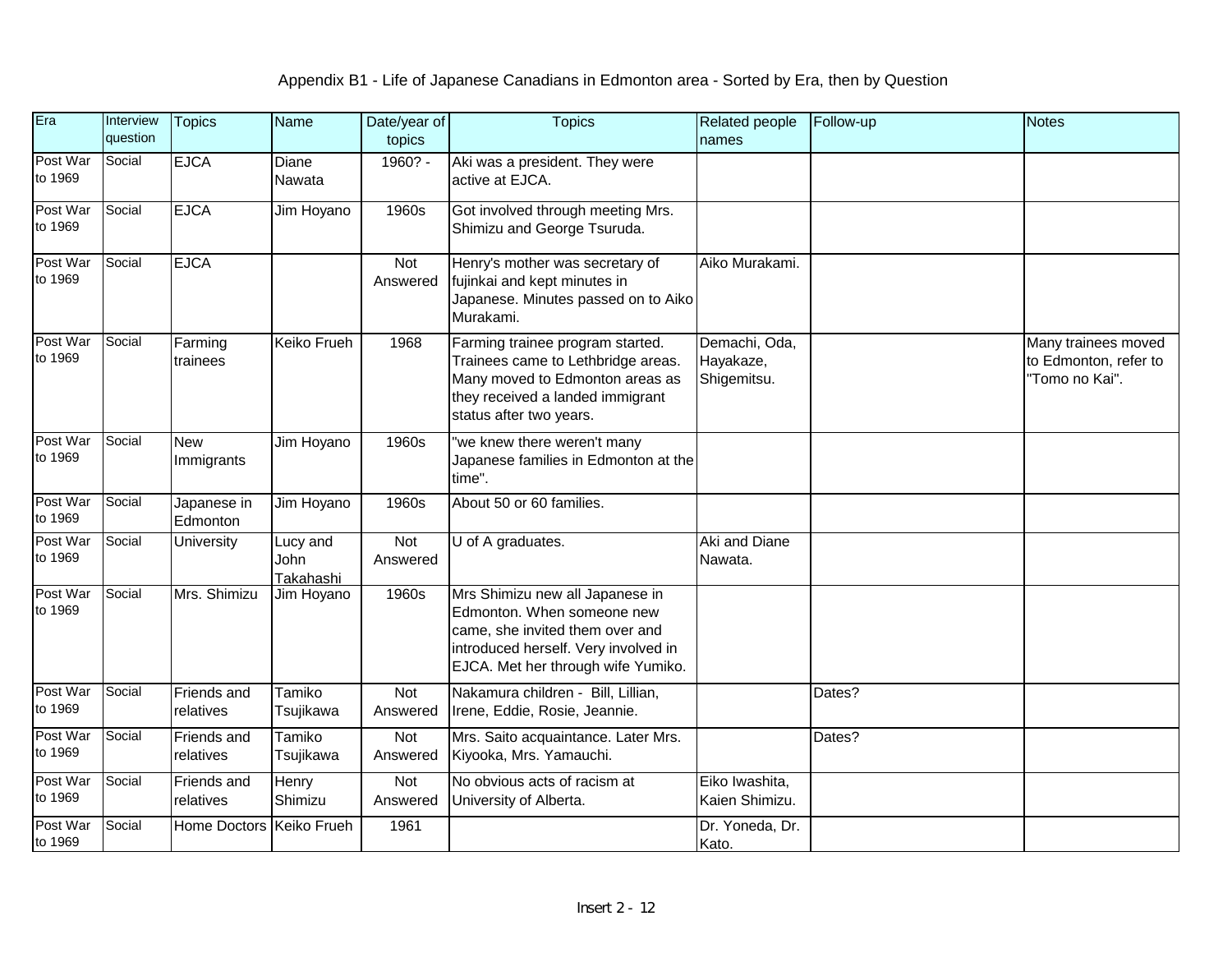| Era                 | Interview<br>question | <b>Topics</b>        | <b>Name</b>         | Date/year of<br>topics | <b>Topics</b>                                                                                                                                                                                                                                                              | <b>Related people</b><br>names | Follow-up | <b>Notes</b>                        |
|---------------------|-----------------------|----------------------|---------------------|------------------------|----------------------------------------------------------------------------------------------------------------------------------------------------------------------------------------------------------------------------------------------------------------------------|--------------------------------|-----------|-------------------------------------|
| Post War<br>to 1969 | Social                | Prince<br>Takamado   | Keiko Frueh         | 1967                   | Prince and Princes Takamado visited<br>Edmonton when they came to<br>Lethbridge for the opening of the<br>Japanese Garden.                                                                                                                                                 |                                |           |                                     |
| Post War<br>to 1969 | Social                | Prince<br>Takamado   | Jim Hoyano          | 1960s                  | Consul general's office had some<br>picnic when the opened and Prince<br>Takamodo and wife were there.                                                                                                                                                                     |                                |           |                                     |
| Post War<br>to 1969 | Social                | language<br>program  | Tamiko<br>Tsujikawa | Not<br>Answered        | John Ito (famous actor) in Japanese<br>school, cute little fellow tap dancing.                                                                                                                                                                                             | John Ito.                      | Dates?    |                                     |
| Post War<br>to 1969 | Education             | <b>University</b>    | Diane<br>Nawata     | 1953                   | Moved to Edmonton after finished<br>high school in Lethbridge. Completed<br>Education degree. There were not<br>many female students, most of them<br>were in Education.                                                                                                   |                                |           | There were shortage of<br>teachers. |
| Post War<br>to 1969 |                       | Education University | Aki Nawata          | 1950's                 | When Aki was at the U of A in the<br>early 1950s, he remembers that there<br>were about 7 or 8 Japanese, all<br>Nisei.; Shozo Yasui, Ben Shikaze,<br>Henry Shimizu, Hiro Naka, and others<br>whose names he couldn't remember.                                             |                                |           |                                     |
| Post War<br>to 1969 |                       | Education University | Daiyo<br>Sawada     | 1962-1971              | Graduated from the U of A in 1964.<br>After teaching for one year, came<br>back to U of A for a Masters degree<br>which he obtained in 1966. Became a<br>faculty member after that, getting his<br>PhD from Penn. State in 1971. After<br>that Daiyo taught at the U of A. |                                |           |                                     |
| Post War<br>to 1969 |                       | Education University | Jim Hoyano          | 1960s                  | Came to U of A 1963 to study<br>chemistry. BA 1966, PhD 1971.                                                                                                                                                                                                              |                                |           |                                     |
| Post War<br>to 1969 |                       | Education Education  | Henry<br>Shimizu    | 1946                   | Henry and Grace attended Garneau<br>school.                                                                                                                                                                                                                                |                                |           |                                     |
| Post War<br>to 1969 |                       | Education Education  | Henry<br>Shimizu    | 1950                   | Entered U of A medical school in<br>1950.                                                                                                                                                                                                                                  |                                |           |                                     |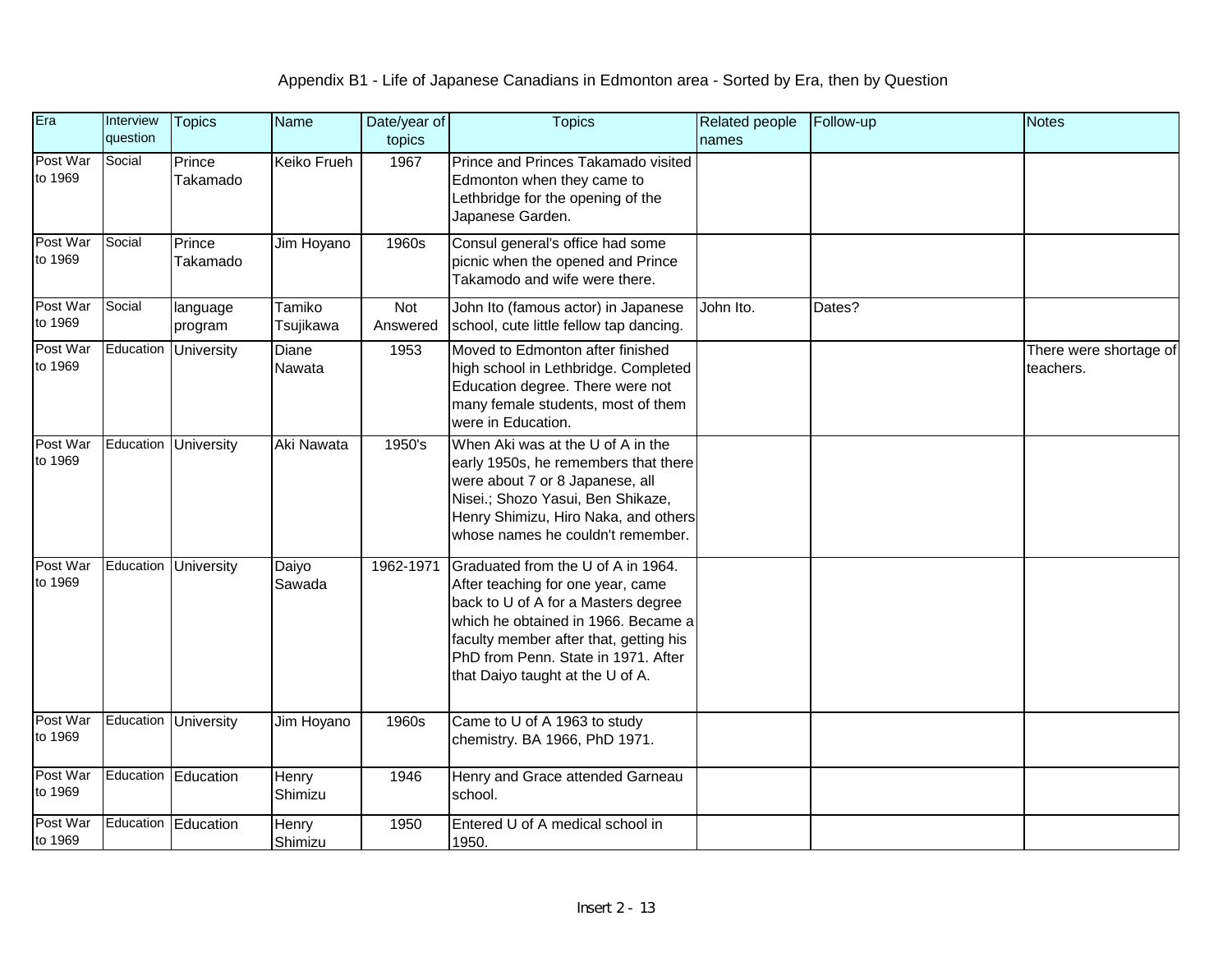| Era                 | Interview<br>question | <b>Topics</b>                | Name              | Date/year of<br>topics | <b>Topics</b>                                                                                                                                              | Related people<br>names                                                                                                                                             | Follow-up                             | <b>Notes</b>                                                                            |
|---------------------|-----------------------|------------------------------|-------------------|------------------------|------------------------------------------------------------------------------------------------------------------------------------------------------------|---------------------------------------------------------------------------------------------------------------------------------------------------------------------|---------------------------------------|-----------------------------------------------------------------------------------------|
| Post War<br>to 1969 |                       | Education Education          | Henry<br>Shimizu  | 1948                   | Many Japanese Canadians (nisei)<br>came to University of Alberta.                                                                                          | Ben Shikaze,<br>Sho Yasui, Nick<br>Yoshida, Aki<br>Nawata, Henry<br>Hasegawa,<br>Alberta<br>Shimbashi, Roy<br>Tsuyuki, Yoi<br>Sugiura, Taro<br>Yoneda, Joe<br>Kato. |                                       |                                                                                         |
| Post War<br>to 1969 | Education             | Life in other<br>locations   | Diane<br>Nawata   | 1949                   | Moved to Lethbridge and finished<br>high school.                                                                                                           |                                                                                                                                                                     |                                       | Diane attended 7<br>different schools.<br>There were no oriental<br>children around.    |
| Post War<br>to 1969 | Jobs                  | Work life                    | Sachiko<br>Nagata | Not<br>Answered        | Did baby sitting for two years.                                                                                                                            |                                                                                                                                                                     |                                       | She said that she was<br>not good in English,<br>who did she baby sat<br>in which year? |
| Post War<br>to 1969 | Jobs                  | Work life                    | Heidi<br>Matsune  | Not<br>Answered        | Husband worked at Silk-O-Lina,<br>Calgary and Edmonton.                                                                                                    | Sugiura.                                                                                                                                                            |                                       |                                                                                         |
| Post War<br>to 1969 | <b>Jobs</b>           | <b>Work Life</b>             | Joyce<br>Kiyooka  | Not<br>Answered        | Worked for the Alberta Government<br>and legal firm.                                                                                                       |                                                                                                                                                                     |                                       |                                                                                         |
| Post War<br>to 1969 | Jobs                  | Work life                    | George<br>Tsuruda | 1952                   | Back to Canada and joined to the Air<br>Force.                                                                                                             |                                                                                                                                                                     |                                       |                                                                                         |
| Post War<br>to 1969 | Jobs                  | Work life                    | Diane<br>Nawata   | $1957? - ?$            | She taught at elementary school,<br>grade 2 and 3.                                                                                                         |                                                                                                                                                                     | Where and how long did she<br>taught? | Jim Hoyano was her<br>students.                                                         |
| Post War<br>to 1969 | Jobs                  | Work life                    | Tom Sando         | 1963                   | Got job with foundation company.<br>\$350 a month. Same company till<br>retirement in 1987 - forman,<br>superintendent, building foundation<br>specialist. |                                                                                                                                                                     |                                       |                                                                                         |
| Post War<br>to 1969 |                       | Language Language<br>program | Jim Hoyano        | 1950s                  | learned some Japanese language in<br>Coaldale when young.                                                                                                  |                                                                                                                                                                     |                                       |                                                                                         |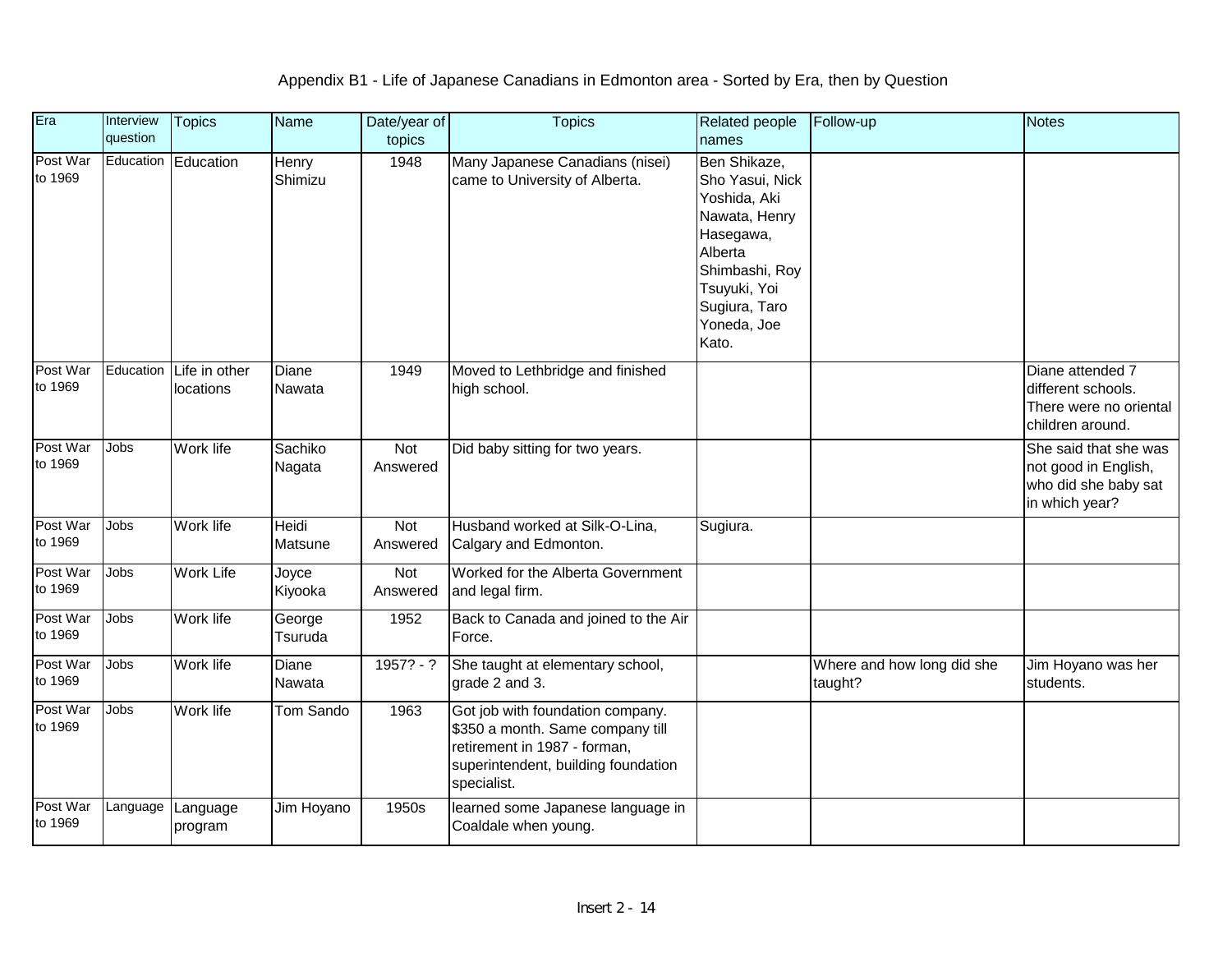| Era                 | Interview<br>question | <b>Topics</b>                 | Name                                    | Date/year of<br>topics | <b>Topics</b>                                                                                                                                                                                                            | Related people<br>names                   | Follow-up                                   | <b>Notes</b>                              |
|---------------------|-----------------------|-------------------------------|-----------------------------------------|------------------------|--------------------------------------------------------------------------------------------------------------------------------------------------------------------------------------------------------------------------|-------------------------------------------|---------------------------------------------|-------------------------------------------|
| Post War<br>to 1969 | <b>Business</b>       | Grandma<br>Uyehara            | Henry<br>Shimizu                        | Not<br>Answered        | Uyehara barber shop and rooming<br>house.                                                                                                                                                                                |                                           |                                             |                                           |
| Post War<br>to 1969 | <b>Business</b>       | <b>Barber</b> shop            | Tamiko<br>Tsujikawa                     | late 40s               | Younger Mrs. Uyehara was a barber<br>and had a shop. Also a rooming<br>house with her husband.                                                                                                                           | Mrs. Uyehara.                             |                                             |                                           |
| Post War<br>to 1969 | <b>Business</b>       | Work life                     | Lucy and<br>John<br>Takahashi           | Not<br>Answered        | Chick-sexing business (George,<br>Reg, and George Matsuba), went to<br>Japan and learn technique.                                                                                                                        | George, Reg,<br>and George<br>Matsuba.    | Get more information from Tami<br>and Tiki. |                                           |
| Post War<br>to 1969 | <b>Business</b>       | Work life                     | Lucy and<br>John<br>Takahashi           | Not<br>Answered        | Ike was a chauffeur for a family.                                                                                                                                                                                        | Ike and Betty<br>Ebata, both<br>deceased. |                                             | Their daughter Donna<br>is in Abbotsford. |
| Post War<br>to 1969 | <b>Business</b>       | Edmonton<br><b>Businesses</b> | Isao<br>Yamamoto                        | Not<br>Answered        | Mrs. Uyehara's boarding house; Mr.<br>Sugizo had a barber shop, Mr. Inouye<br>had a clothing store, fabric called Silk-<br>lina, then son (Tak/ Takushi? Came<br>from Vancouver.                                         |                                           |                                             |                                           |
| Post War<br>to 1969 | <b>Business</b>       | <b>EJCA</b>                   | Isao<br>Yamamoto<br>Toshiko<br>Yamamoto | 1960's                 | Mr. Kikuchi was a Nisei and<br>president; Mr. Katayama was<br>president too. A number of<br>professionals: Henry Shimizu went<br>into medicine and Katayama-san's<br>son was a doctor, Shikaze san was<br>an accountant. |                                           |                                             |                                           |
| Post War<br>to 1969 | <b>Business</b>       | Consulate<br>Office           | Keiko Frueh                             | 1967                   | Consulate Office of Japan opened.                                                                                                                                                                                        | The first consul<br>was Mr. Date          |                                             |                                           |
| Post War<br>to 1969 | <b>Business</b>       | Restaurants                   | Isao<br>Yamamoto<br>Toshiko<br>Yamamoto | 1960's                 | Mikado was the first one; change of<br>owner and moved to different<br>location.                                                                                                                                         |                                           |                                             |                                           |
| Post War<br>to 1969 | <b>Business</b>       | Japanese<br><b>Businesses</b> | Isao<br>Yamamoto<br>Toshiko<br>Yamamoto | 1960's                 | Silk-o-lina (Inouye), Nakamura's<br>Barber Shop.                                                                                                                                                                         |                                           |                                             |                                           |
| Post War<br>to 1969 | <b>Business</b>       | Japanese<br><b>Businesses</b> | Henry<br>Shimizu                        | 1948                   | Father bought rooming house on 97th<br>street.                                                                                                                                                                           |                                           |                                             |                                           |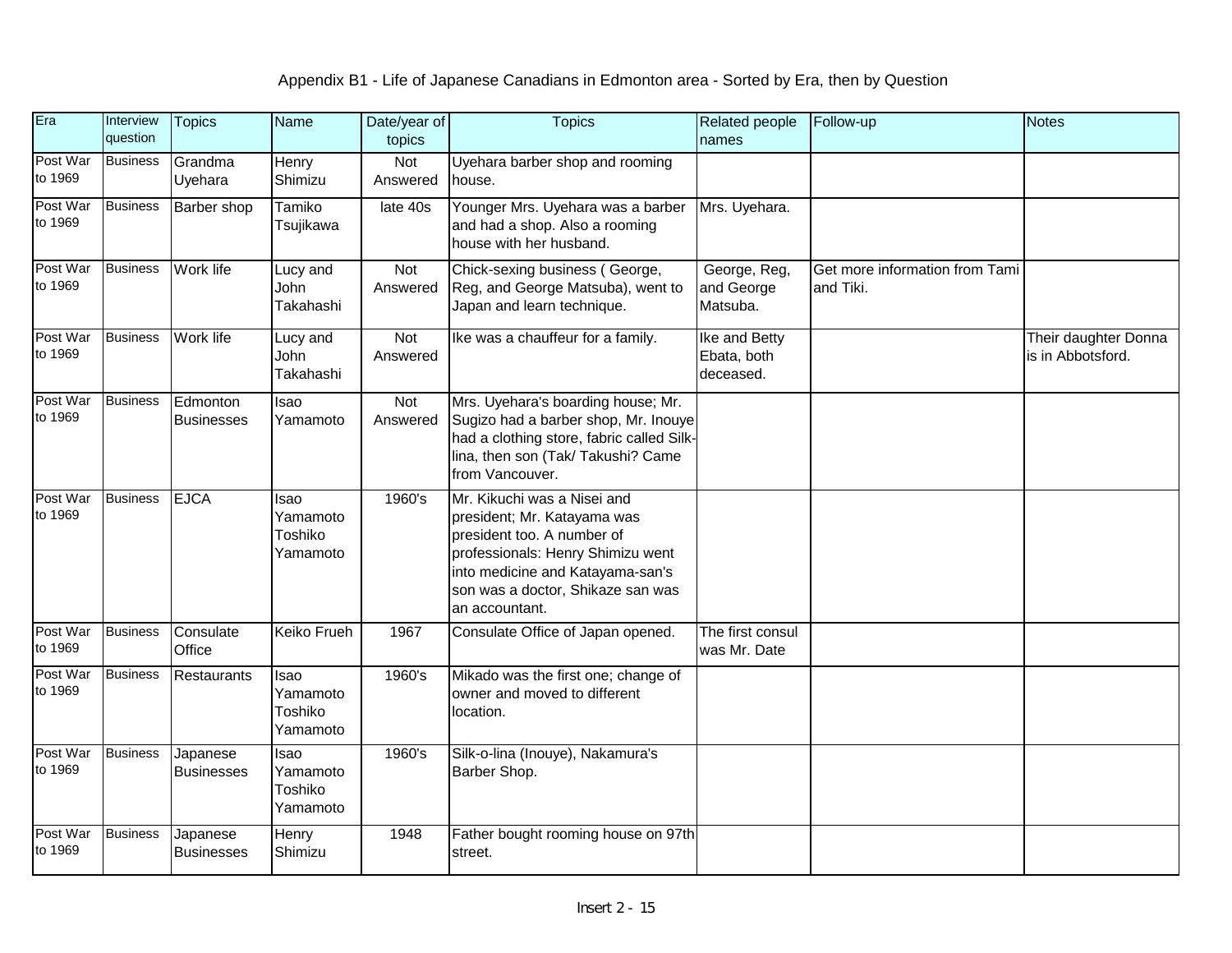| Era                 | Interview<br>question | <b>Topics</b>                             | <b>Name</b>         | Date/year of<br>topics | <b>Topics</b>                                                                                                                                                                                                                               | <b>Related people</b><br>names                                                                                                                                          | Follow-up | <b>Notes</b> |
|---------------------|-----------------------|-------------------------------------------|---------------------|------------------------|---------------------------------------------------------------------------------------------------------------------------------------------------------------------------------------------------------------------------------------------|-------------------------------------------------------------------------------------------------------------------------------------------------------------------------|-----------|--------------|
| Post War<br>to 1969 | <b>Business</b>       | Japanese<br><b>Businesses</b>             | Henry<br>Shimizu    | Not<br>Answered        | Silk-o-Lina store on Jasper Ave.                                                                                                                                                                                                            | Mr. Inoue and<br>his son Fred. Mr<br>and Mrs<br>Sugiura. Yoi and<br>Lucy Sugiura.                                                                                       |           |              |
| Post War<br>to 1969 | <b>Business</b>       | Japanese<br><b>Businesses</b>             | Henry<br>Shimizu    | Not<br>Answered        | Chick-sexing business (George<br>Tsujikawa, Reg Miyashita went to<br>Japan to learn technique. Joined by<br>George Matsuba in 1945.                                                                                                         | George<br>Tsujikawa, Reg<br>Miyashita.                                                                                                                                  |           |              |
| Post War<br>to 1969 | Population Opal       |                                           | Henry<br>Shimizu    | Not<br>Answered        | Most Opal families relocated to<br>Edmonton in post war.                                                                                                                                                                                    | Henry and<br>Florence<br>Yamauchi, Ben<br>Shikaze, George<br>Matsuba,<br>Iwashita girls,<br>Nakamura boys<br>(Bill and<br>Edward) and<br>girls (Lydia,<br>Rosie, Irene, |           |              |
| Post War<br>to 1969 |                       | Population Edmontonians Henry<br>post-war | Shimizu             | Not<br>Answered        | many Japanese lived around Bissell<br>United Church area - 95-97 street<br>Jasper to 105th Ave.                                                                                                                                             |                                                                                                                                                                         |           |              |
| Post War<br>to 1969 | Culture               | Experience<br>coming to<br>Canada         | Toshiko<br>Yamamoto | 1962                   | Did not speak English but she heard<br>it many times. She was able to adapt<br>to the culture but found it cold.                                                                                                                            |                                                                                                                                                                         |           |              |
| Post War<br>to 1969 | Culture               | Travel                                    | Isao<br>Yamamoto    | 1950                   | Mr. Yamamoto was the first<br>Japanese passenger on CP Airline<br>from Tokyo to Canada. Isao and<br>parents who came to see him off, had<br>to get permission to get into Haneda<br>because it was all occupied by the<br>U.S. (military?). |                                                                                                                                                                         |           |              |
| Post War<br>to 1969 | Culture               | Japanese<br><b>Traditions</b>             | Toshiko<br>Yamamoto | 1960'a                 | Practiced Japanese traditions like<br>New Year's Day.                                                                                                                                                                                       |                                                                                                                                                                         |           |              |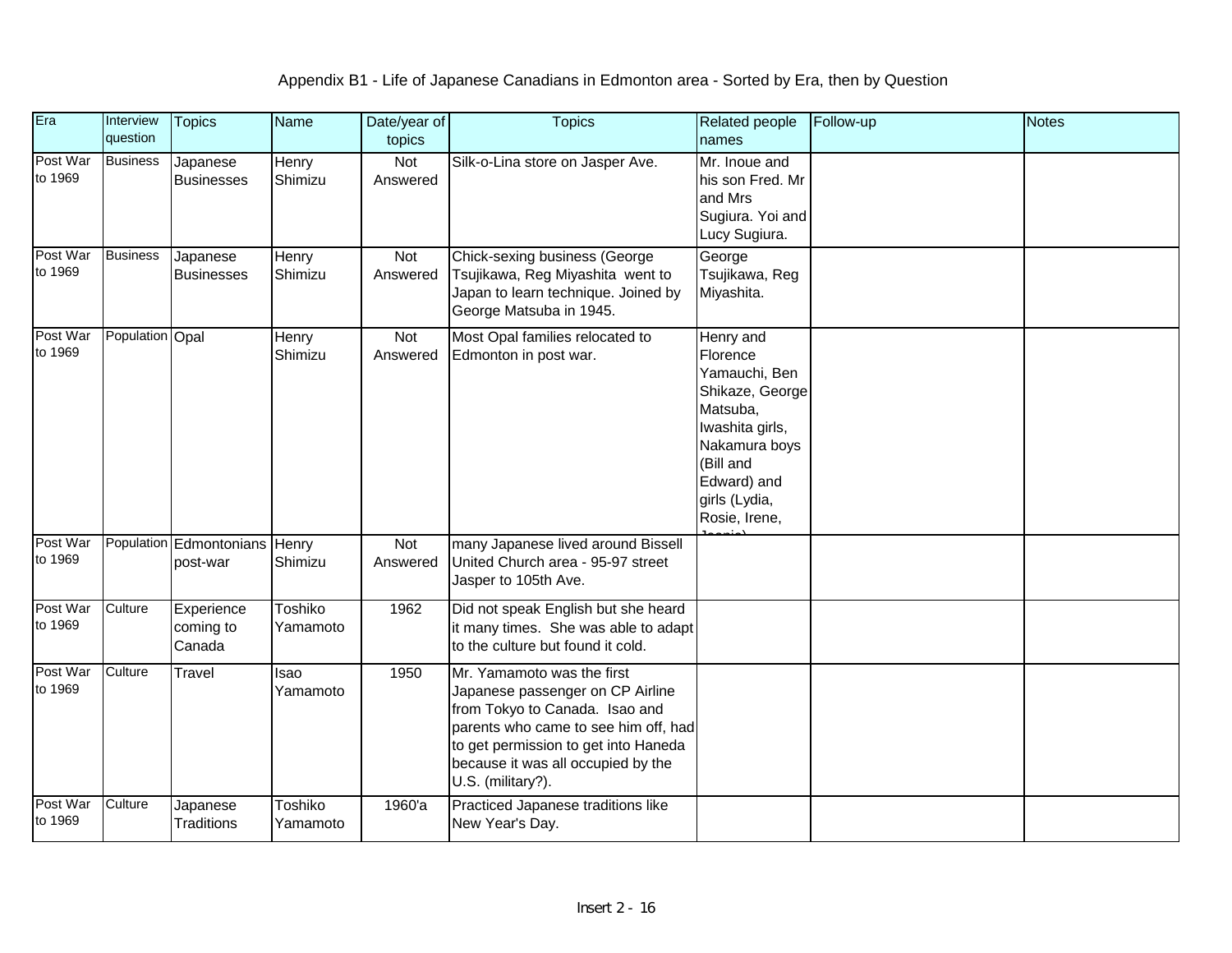| Era                    | Interview<br>question | <b>Topics</b>               | Name                   | Date/year of<br>topics | <b>Topics</b>                                                                                                                             | <b>Related people</b><br>names          | Follow-up | Notes                                                                                                                                                                                                                                                                          |
|------------------------|-----------------------|-----------------------------|------------------------|------------------------|-------------------------------------------------------------------------------------------------------------------------------------------|-----------------------------------------|-----------|--------------------------------------------------------------------------------------------------------------------------------------------------------------------------------------------------------------------------------------------------------------------------------|
| Post War<br>after 1970 | Origin                | Kika Nisei                  | <b>Dick</b><br>Shimoda | 1962                   | Considers himself a nisei since father<br>was born in Japan; only kika nisei he<br>knows is John Ito.                                     |                                         |           |                                                                                                                                                                                                                                                                                |
| Post War<br>after 1970 | Origin                | Marrige                     | George<br>Tsuruda      | 1969 - 1972            | Transferred to France, got married<br>with Ruby. (He met with Ruby in<br>Montreal).                                                       | Ruby.                                   |           |                                                                                                                                                                                                                                                                                |
| Post War<br>after 1970 | Origin                | Life in<br>Edmonton         | Kyoko<br>Nishiwaki     | Not<br>Answered        | Living in Edmonton is nice.                                                                                                               |                                         |           | "I'm so satisfied in<br>living in here", "Japan<br>is visiting country, not<br>living country""our<br>home town is here",<br>"Kyoto was too<br>crowded, polluted, too<br>many cars and did not<br>feel relaxed", "cost of<br>living and education is<br>very reasonable here". |
| Post War<br>after 1970 | Origin                | Life in the<br><b>North</b> | Akiko Ito              | $1962 - 1968$          | Lived in Fort Smith, Reilly, Hey River,<br>then in Edmonton since 1968.                                                                   | (Keiko Frueh).                          |           |                                                                                                                                                                                                                                                                                |
| Post War<br>after 1970 | Origin                | <b>University</b>           | Yumiko<br>Hoyano       |                        | 1964 - 1972 Came to Edmonton with a work<br>permit as a research assistant<br>(University issued a permit), finished<br>PhD in Chemistry. | Jim and Other<br>Japanese<br>Canadians. |           | In Japan at that time, it<br>was difficult for women<br>to find jobs in science<br>fields.                                                                                                                                                                                     |
| Post War<br>after 1970 | Origin                | Visiting Japan              | Sachiko<br>Nagata      | 1973                   | Visited Sakai-minato for attending a<br>niece's wedding.                                                                                  |                                         |           |                                                                                                                                                                                                                                                                                |
| Post War<br>after 1970 | Origin                | Citizenship                 | Kyoko<br>Nishiwaki     | 2005?                  | Received a Canadian Citizenship<br>status.                                                                                                |                                         |           |                                                                                                                                                                                                                                                                                |
| Post War<br>after 1970 | Food                  | Japanese food Kyoko         | Nishiwaki              | early 1970             | Japanese grocery store - Shimpo at<br>Park Allen area.                                                                                    |                                         |           | At the store, there<br>were home made tofu.                                                                                                                                                                                                                                    |
| Post War<br>after 1970 | Food                  | Japanese food Kyoko         | Nishiwaki              | early 1970             | Co-op purchase rice, miso, and dry<br>goods from Vancouver.                                                                               | Mr. & Mrs.<br>Sugiura<br>coordinate the |           |                                                                                                                                                                                                                                                                                |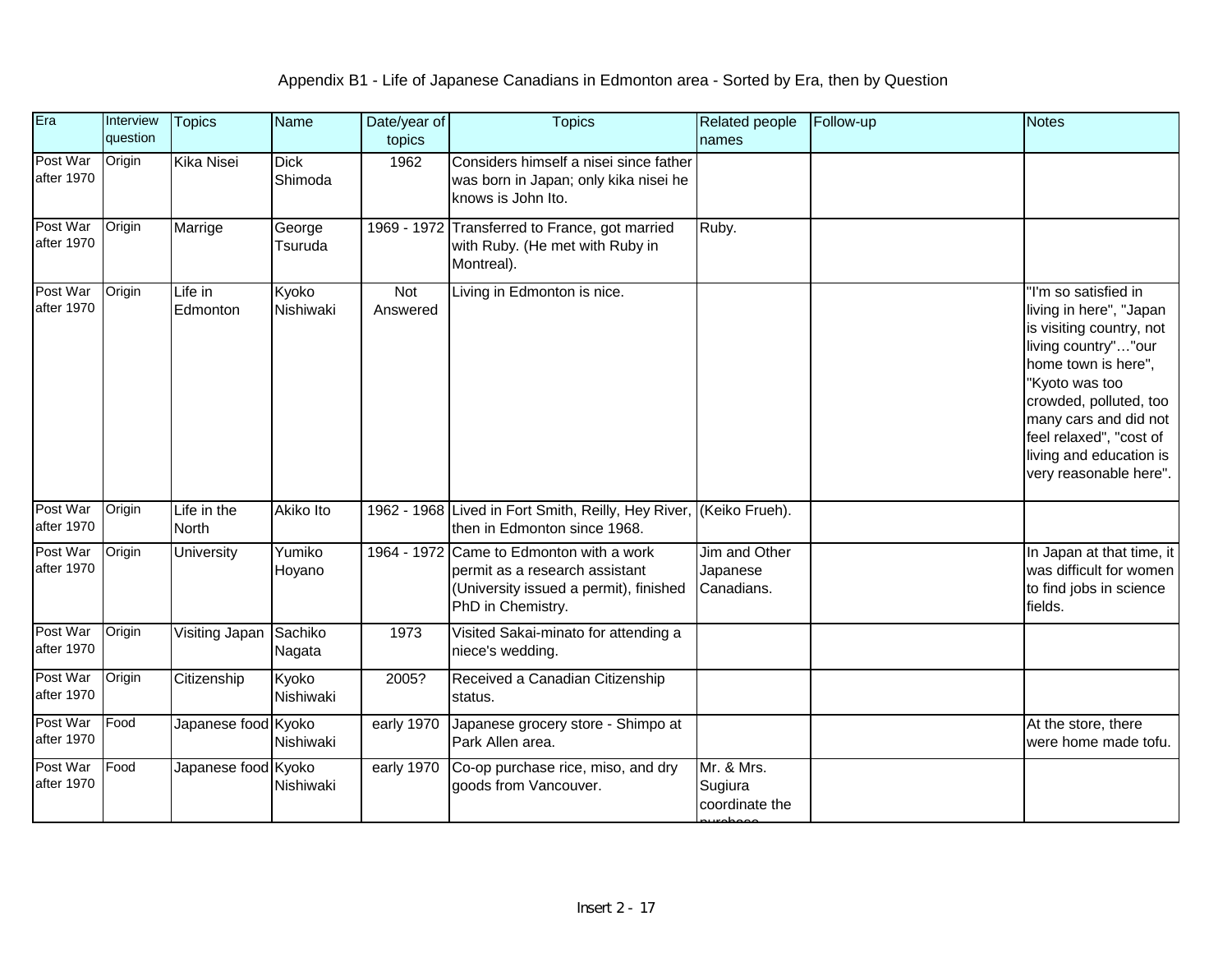| Era                    | Interview<br>question | <b>Topics</b>                  | <b>Name</b>        | Date/year of<br>topics | <b>Topics</b>                                                                                                                                                                                                    | <b>Related people</b><br>names | Follow-up                                                         | <b>Notes</b>                                                                                              |
|------------------------|-----------------------|--------------------------------|--------------------|------------------------|------------------------------------------------------------------------------------------------------------------------------------------------------------------------------------------------------------------|--------------------------------|-------------------------------------------------------------------|-----------------------------------------------------------------------------------------------------------|
| Post War<br>after 1970 | Food                  | Japanese food Kyoko            | Nishiwaki          | 1970-2010              | Japanese food: Kyoko's and<br>Yoshihiro's parents sent them food<br>twice a month.                                                                                                                               | Parents in<br>Japan.           |                                                                   | Kyoko never worried<br>about how to get<br>Japanese food. But<br>missing Sashimi and<br>fresh vegetables. |
| Post War<br>after 1970 | Food                  | Japanese food Yumiko           | Hoyano             | 1978                   | On small Japanese food store owned<br>by a kika-nisei. Ordered rice to<br>Vancouver through co-op. Did not<br>much craving for Japanese food.                                                                    |                                | There was one Japanese<br>restaurant - Fujiyama before<br>Shogun. |                                                                                                           |
| Post War<br>after 1970 | Food                  | Japanese<br>Food               | Ken Tanaka         | 1980s                  | Ken recalls the Japanese food store<br>called Fumiya located on Calgary<br>Trail, where he remembers buying<br>nori, tsukemono. He recalls when he<br>was growing up, his mother cooked<br>mainly Japanese food. |                                |                                                                   |                                                                                                           |
| Post War<br>after 1970 | Shelter               | House                          | <b>Keiko Frueh</b> | $1968 -$<br>present    | Lived in a house at Aspen Garden,<br>Bearspaw, and a current location.                                                                                                                                           |                                |                                                                   |                                                                                                           |
| Post War<br>after 1970 | Shelter               | House                          | Daiyo<br>Sawada    | 1972-2011              | Daiyo likes to design houses. Of the<br>4 houses his family has lived in<br>during 40 years in Edmonton, he has<br>designed the last 2 houses they lived<br>in. One of the houses had a<br>Japanese tea room.    |                                |                                                                   |                                                                                                           |
| Post War<br>after 1970 |                       | <b>Recreation Curling Club</b> | Ken Tanaka         | 1966-<br>present       | Joined the Japanese Curling Club in<br>about 1966 and met a lot Japanese<br>people like Ben Shikaze, John<br>Takahashi, Joyce Kiyooka.                                                                           |                                |                                                                   |                                                                                                           |
| Post War<br>after 1970 |                       | Recreation Japanese<br>books   | Kyoko<br>Nishiwaki |                        | 1970 - 2010 Japanese books - 30 years ago, not<br>much Japanese books were available<br>in Edmonton.                                                                                                             |                                |                                                                   | Now, EJCA has good<br>selection of Japanese<br>books.                                                     |
| Post War<br>after 1970 | Recreation Baldwin    | Community<br>League            | Heidi<br>Matsune   | $1971 -$               | Attended bingo, camps and hockey at Jamie and<br>the near by community league.                                                                                                                                   | Jonathan<br>Iwabuchi.          |                                                                   |                                                                                                           |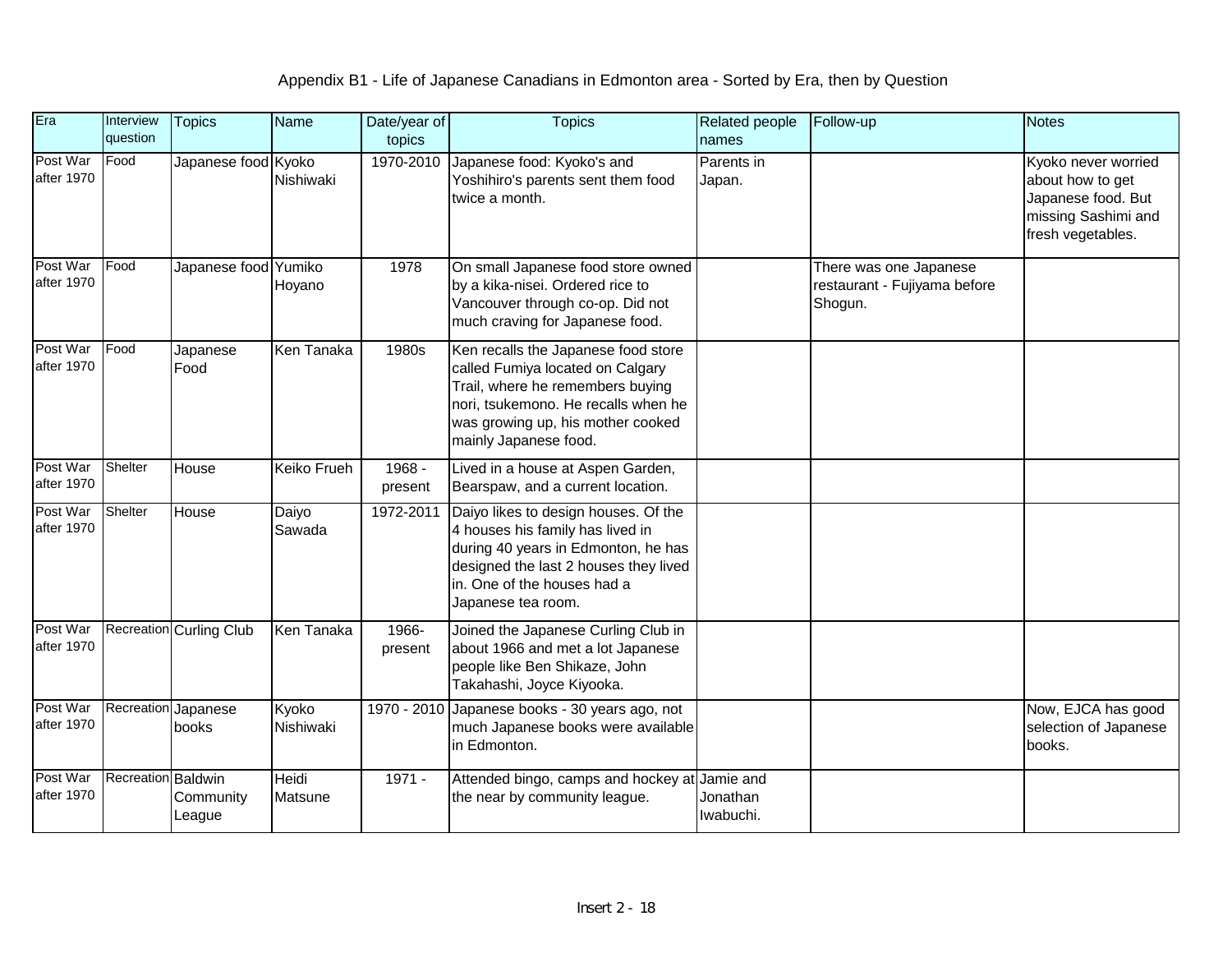| Era                    | Interview<br>question | <b>Topics</b>           | Name                          | Date/year of<br>topics | <b>Topics</b>                                                                                                                                                                                                 | <b>Related people</b><br>names                                              | Follow-up                                                                 | <b>Notes</b>                 |
|------------------------|-----------------------|-------------------------|-------------------------------|------------------------|---------------------------------------------------------------------------------------------------------------------------------------------------------------------------------------------------------------|-----------------------------------------------------------------------------|---------------------------------------------------------------------------|------------------------------|
| Post War<br>after 1970 | Recreation Hobbies    |                         | <b>Heidi</b><br>Matsune       | Not<br>Answered        | Like to make sushi, futomaki, and to<br>visit museums, Citadel, dinner<br>theater, and Muttart. Did clogging,<br>golfing (good opportunity to meet<br>people), line dance till two years ago.                 |                                                                             |                                                                           |                              |
| Post War<br>after 1970 | Recreation Hobbies    |                         | Lucy and<br>John<br>Takahashi | Not<br>Answered        | Lucy played curling.                                                                                                                                                                                          | Sam and Ricky<br>Higa, Moriyama,<br>Paul, Sat, and<br>Aki Jane<br>Maruyama. | More details of Japanese curling<br>members.                              |                              |
| Post War<br>after 1970 | Recreation Hobbies    |                         | Tom Sando                     | Not<br>Answered        | Devonian garden crafts, longboarding<br>for seniors, painting, tai chi. Not<br>through Japanese community.                                                                                                    |                                                                             | Dates?                                                                    |                              |
| Post War<br>after 1970 | Social                | Church                  | Akiko Ito                     | ? - current            | Belongs to Japanese Christian group.                                                                                                                                                                          |                                                                             | What activities at the<br>church/group? Who were the<br>churches members? |                              |
| Post War<br>after 1970 | Social                | Church                  | Heidi<br>Matsune              | 1975 -                 | Sunnyside Bible camp, family started<br>to go to a church. Children and Heidi<br>attended church activities.                                                                                                  |                                                                             |                                                                           |                              |
| Post War<br>after 1970 | Social                | Events                  | <b>Dick</b><br>Shimoda        | 1980's                 | When they came to Edmonton the<br>only event was the New Year's at the<br>Japanese Consulate.<br>The Shimoda's belonged to the<br>Japanese Church, so attended<br>events there when they came to<br>Edmonton. |                                                                             |                                                                           |                              |
| Post War<br>after 1970 | Social                | Christmas<br>party      | Akiko Ito                     | Not<br>Answered        | Attended the Japanese Community<br>Christmas party. Cooked turkey for<br>Christmas party for 7 years.                                                                                                         |                                                                             |                                                                           | She cooked turkey.           |
| Post War<br>after 1970 | Social                | Christmas<br>party      | Kyoko<br>Nishiwaki            | 1980?                  | Community Christmas Party.                                                                                                                                                                                    |                                                                             |                                                                           | Attended only some<br>years. |
| Post War<br>after 1970 | Social                | Edmontonians<br>pre-war | Lucy and<br>John<br>Takahashi | Not<br>Answered        | Fumi Kinoshita passed away in spring Fumi Kinoshita.<br>of 2010(?), she was closed to 100<br>vears old.                                                                                                       |                                                                             |                                                                           |                              |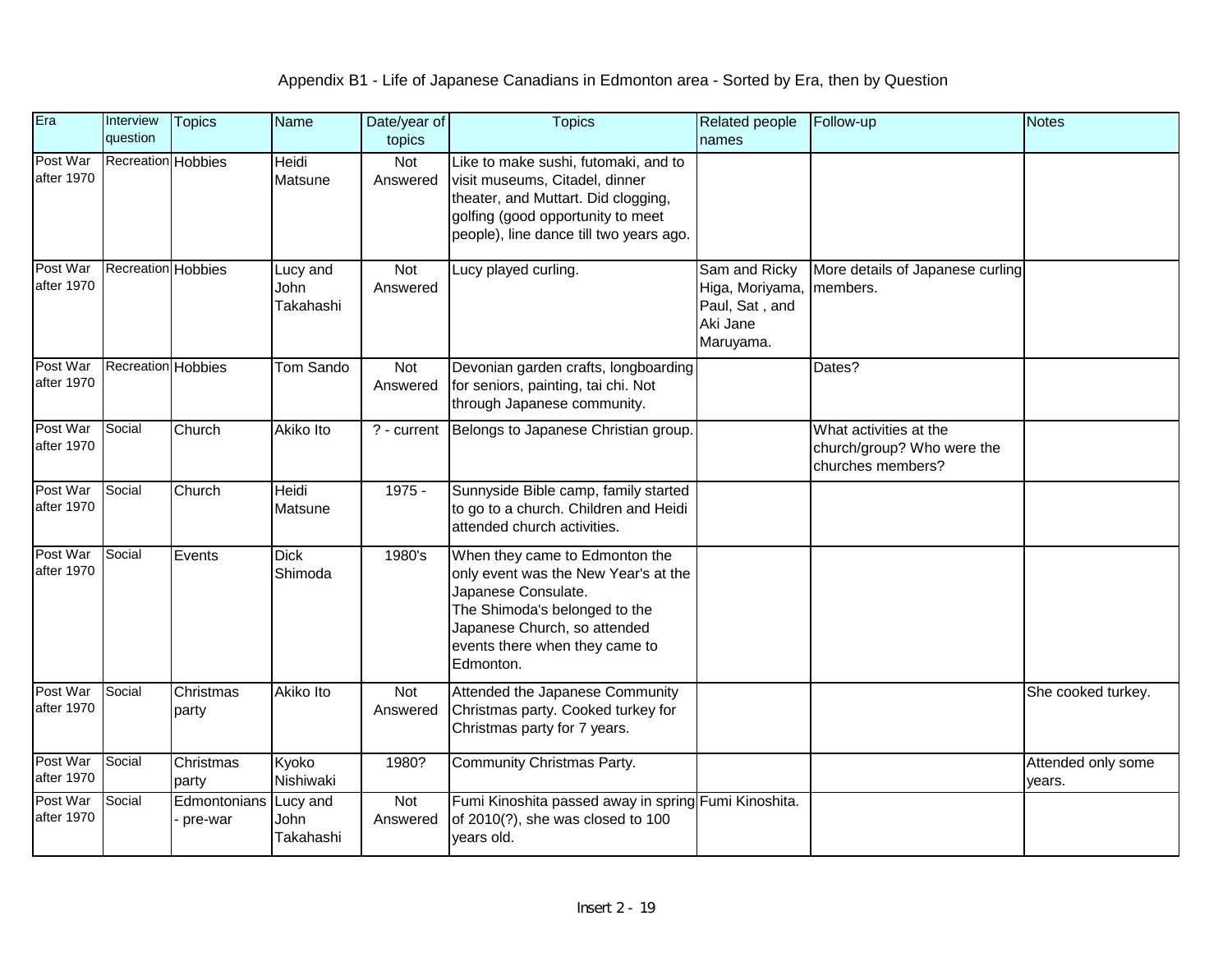| Era                    | Interview<br>question | <b>Topics</b>                         | <b>Name</b>                   | Date/year of<br>topics | <b>Topics</b>                                                                                                                                                                                                                      | Related people<br>names                          | Follow-up                                                                                                                              | <b>Notes</b> |
|------------------------|-----------------------|---------------------------------------|-------------------------------|------------------------|------------------------------------------------------------------------------------------------------------------------------------------------------------------------------------------------------------------------------------|--------------------------------------------------|----------------------------------------------------------------------------------------------------------------------------------------|--------------|
| Post War<br>after 1970 | Social                | Edmontonians Lucy and<br>pre-war      | John<br>Takahashi             | Not<br>Answered        | Higa family.                                                                                                                                                                                                                       | Tom and Janice<br>Higa, Sam and<br>Rick Higa.    |                                                                                                                                        |              |
| Post War<br>after 1970 | Social                | Nisei group                           | Tsuruda,<br>Ruby              | 1970's                 | Other Nisei.                                                                                                                                                                                                                       |                                                  | Who were some Nisei friends,<br>what sorts of things did they do,<br>any activities that were strictly or<br>majority Japanese people. |              |
| Post War<br>after 1970 | Social                | Edmontonians Akiko Ito<br>post war    |                               |                        | 1968 - 1970 Edmonton people she knew at early<br>years.                                                                                                                                                                            | Hatano,<br>Machida,<br>Hiratsuka.                |                                                                                                                                        |              |
| Post War<br>after 1970 | Social                | Japanese<br>community                 | <b>Dick</b><br>Shimoda        | 1980's                 | Mr. Kawashima was the leader but<br>there was no EJCA yet. We used to<br>participate in Heritage Days. Martin<br>Shukuda will know a lot.                                                                                          |                                                  | Consider interview (by phone<br>is in Lethbridge).                                                                                     |              |
| Post War<br>after 1970 | Social                | Edmonton<br>community                 | <b>Dick</b><br>Shimoda        | 1981                   | A lot of Japanese started<br>immigrating. Some with people John<br>Ito started the Japanese community<br>(association).                                                                                                            | Hiratsuka,<br>Junichi &<br>Michiko<br>Kawashima. |                                                                                                                                        |              |
| Post War<br>after 1970 | Social                | Japanese<br>population in<br>Edmonton | Isao<br>Yamamoto              |                        | 1960's/70's Started seeing more Japanese in the<br>community since the immigration law<br>changed (shin-ijusha". Rented a<br>community club for the New Year's<br>party before they had a building and<br>had a picnic every year. |                                                  |                                                                                                                                        |              |
| Post War<br>after 1970 | Social                | Obon dance                            | Akiko Ito                     | Not<br>Answered        | Obon dancing.                                                                                                                                                                                                                      | Other people?                                    | Which year, who organize it?<br>Who else Danced?                                                                                       |              |
| Post War<br>after 1970 | Social                | Centennial<br>parade                  | Tsuruda,<br>Ruby              | 1977                   | Parade in centennial year.                                                                                                                                                                                                         |                                                  | Who designed, who rode, why,<br>who decorated, what were<br>decorations.                                                               |              |
| Post War<br>after 1970 | Social                | Centennial<br>parade                  | Lucy and<br>John<br>Takahashi | 1977                   | Japanese Centennial. Joined the<br>Klondike exhibition parade. Worked<br>on it for months. Keiko Frueh's odori<br>group on the float.                                                                                              |                                                  |                                                                                                                                        |              |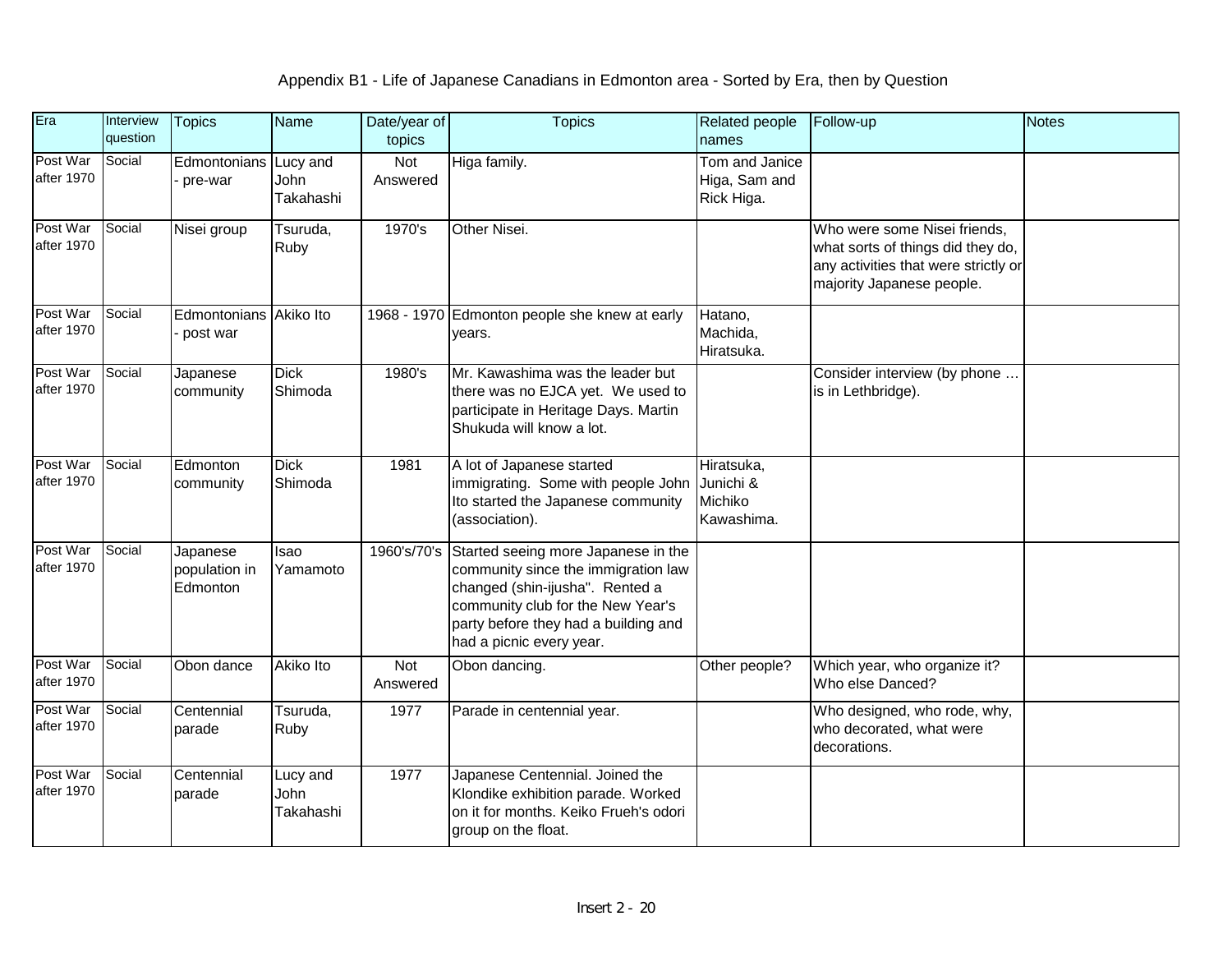| Era                    | Interview<br>question | <b>Topics</b>        | Name                                 | Date/year of<br>topics | <b>Topics</b>                                                                                                                                                           | Related people<br>names                                                                    | Follow-up                                                                                                                                                                                                                                             | <b>Notes</b>                   |
|------------------------|-----------------------|----------------------|--------------------------------------|------------------------|-------------------------------------------------------------------------------------------------------------------------------------------------------------------------|--------------------------------------------------------------------------------------------|-------------------------------------------------------------------------------------------------------------------------------------------------------------------------------------------------------------------------------------------------------|--------------------------------|
| Post War<br>after 1970 | Social                | Centennial<br>Parade | George<br>Tsuruda                    | 1977                   | Centennial Parade.                                                                                                                                                      | Many EJCA<br>members.                                                                      |                                                                                                                                                                                                                                                       |                                |
| Post War<br>after 1970 | Social                | <b>EJCA</b>          | Tsuruda,<br>Ruby                     | Not<br>Answered        | EJCA (husband President).                                                                                                                                               |                                                                                            | When was George president,<br>why 3 times, what events and<br>activities did they participate in,<br>changes in EJCA over the<br>years, Japanese Canadians vs<br>Japanese expectations of<br>EJCA, Ruby was like secretary<br>- what sorts of issues. |                                |
| Post War<br>after 1970 | Social                | <b>EJCA</b>          | Kyoko<br>Nishiwaki                   | $2010 -$               | Member of the EJCA Chorus Club.                                                                                                                                         |                                                                                            |                                                                                                                                                                                                                                                       |                                |
| Post War<br>after 1970 | Social                | <b>EJCA</b>          | Kyoko<br>Nishiwaki                   | <b>Not</b><br>Answered | Joined quilt exhibitions.                                                                                                                                               |                                                                                            | When?                                                                                                                                                                                                                                                 |                                |
| Post War<br>after 1970 | Social                | <b>EJCA</b>          | Kyoko<br>Nishiwaki                   | recent year            | Japanese community is growing and<br>it is nice.                                                                                                                        |                                                                                            |                                                                                                                                                                                                                                                       |                                |
| Post War<br>after 1970 | Social                | <b>EJCA</b>          | Lucy and<br><b>John</b><br>Takahashi | Not<br>Answered        | EJCA active members, Ken and<br>Midori Tanaka.                                                                                                                          | George and<br>Ruby Tsuruda,<br>Noriko and Aki<br>Fujino, Flo<br>Ingham, Bob<br>Motokado.   |                                                                                                                                                                                                                                                       | Grace is Noriko's<br>daughter. |
| Post War<br>after 1970 | Social                | <b>EJCA</b>          | Joyce<br>Kiyooka                     | 1990-                  | Mother used to go to "Japanese<br>seniors things)  karaoke, Christmas<br>parties.                                                                                       | Chizuko Kimura,<br>Tammy<br>(Tsujikawa(?),<br>Nakamuras,<br>Lucy Nishimoto<br>(Takahashi). |                                                                                                                                                                                                                                                       |                                |
| Post War<br>after 1970 | Social                | <b>EJCA</b>          | Toshiko<br>Yamamoto                  | 1980's                 | Got involved 30 years ago to make<br>chow mein and craft items. There<br>was the Heritage Festival. The<br>Japanese school and EJCA worked<br>together for fundraising. |                                                                                            |                                                                                                                                                                                                                                                       |                                |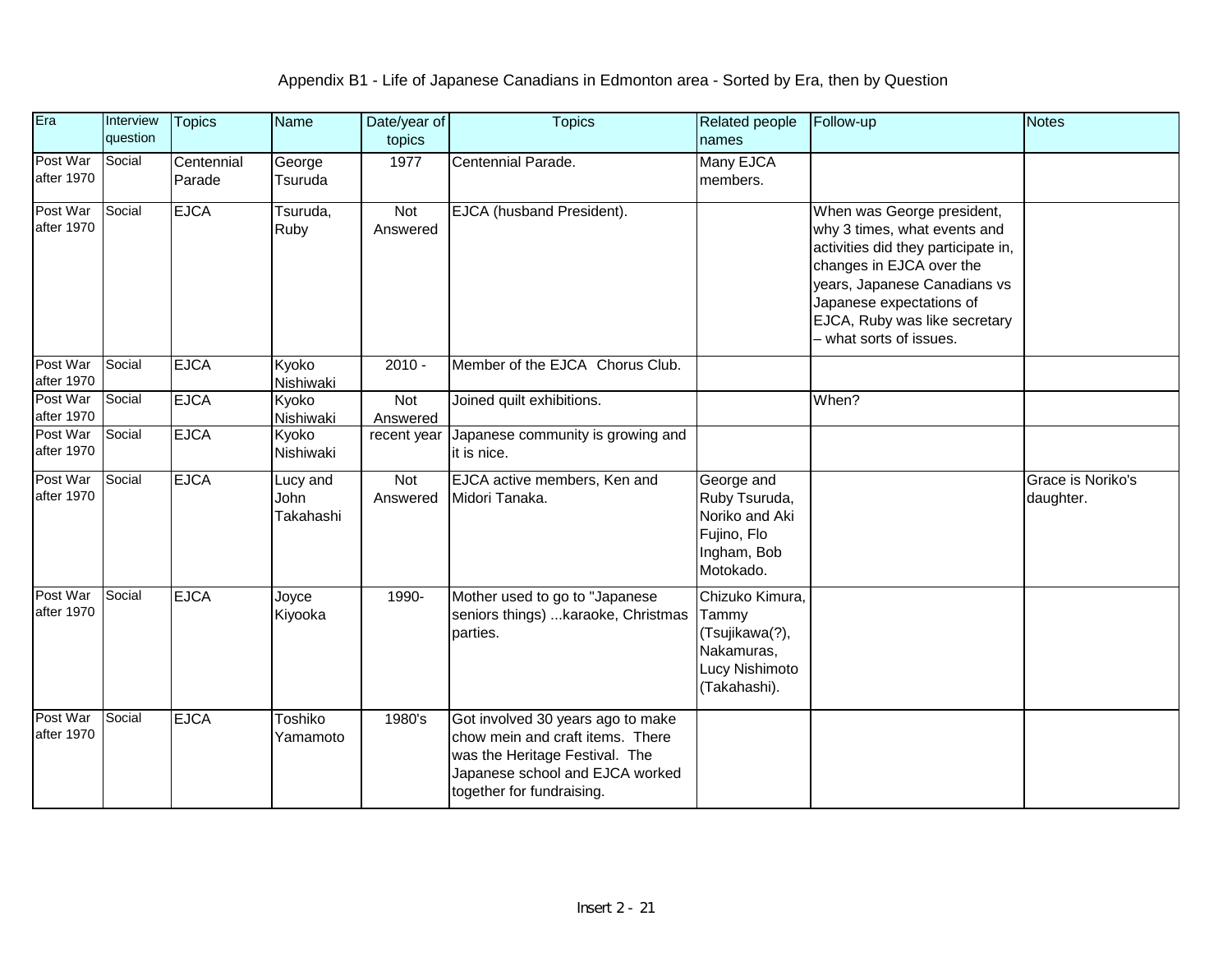| Era                    | Interview<br>question | <b>Topics</b>             | <b>Name</b>       | Date/year of<br>topics | <b>Topics</b>                                                                                                                                                                                                                                         | <b>Related people</b><br>names                                                      | Follow-up | <b>Notes</b> |
|------------------------|-----------------------|---------------------------|-------------------|------------------------|-------------------------------------------------------------------------------------------------------------------------------------------------------------------------------------------------------------------------------------------------------|-------------------------------------------------------------------------------------|-----------|--------------|
| Post War<br>after 1970 | Social                | <b>EJCA</b>               | George<br>Tsuruda | 1977 -<br>current      | Joined EJCA and active in playing<br>curling, starting Karaoke Club,<br>President of EJCA, Building the<br>Centre.                                                                                                                                    | Curling club<br>members,<br>Karaoke<br>members.                                     |           |              |
| Post War<br>after 1970 | Social                | <b>EJCA</b>               | George<br>Tsuruda |                        | 1990 - 1994 Arranged a rental office for get<br>together.                                                                                                                                                                                             |                                                                                     |           |              |
| Post War<br>after 1970 | Social                | <b>EJCA</b>               | George<br>Tsuruda |                        | 1992 - 1994 Worked as a EJCA building<br>committee. Getting fund, finding a<br>suitable locations (found the Argyll<br>Community League that was just<br>about closing down.), legal<br>arrangements, and renovated/added<br>the building.            | <b>EJCA Building</b><br>committee<br>members.                                       |           |              |
| Post War<br>after 1970 | Social                | <b>EJCA</b>               | George<br>Tsuruda | 1994                   | Move to the new centre and official<br>opening ceremony held in September<br>1994.                                                                                                                                                                    |                                                                                     |           |              |
| Post War<br>after 1970 | Social                | <b>EJCA</b>               | Yumiko<br>Hoyano  | 1978 -                 | Started typing of Moshi Moshi.                                                                                                                                                                                                                        | Gordon<br>Hirabayashi,<br>Lucy Takahashi,<br>Flo Shikaze,<br>Haruko<br>Hiratsuka.   |           |              |
| Post War<br>after 1970 | Social                | <b>EJCA Craft</b><br>Club | Yumiko<br>Hoyano  | 1980? -<br>1993?       | Made Japanese craft items and<br>displayed/sold at Heritage Festival,<br>Bazaar, and South gate shopping<br>centre craft day. The profits were<br>saved for a senior drop-in centre. A<br>drop-in centre was not built but the<br><b>EJCA Centre.</b> | Hideko Kaneda<br>and about 24<br>ladies.<br>Hubbihoca,<br>Toshiko, Mrs.<br>Shimizu. |           |              |
| Post War<br>after 1970 | Social                | <b>EJCA</b>               | Yumiko<br>Hoyano  | $2002? -$<br>2006      | EJCA president, tried to activate<br>EJCA with monthly activities.                                                                                                                                                                                    |                                                                                     |           |              |
| Post War<br>after 1970 | Social                | <b>EJCA</b>               | Aki Nawata        | 1988-90                | Served as EJCA President 1988-<br>1990, and was a Board Member for<br>about 6 years during that time period.                                                                                                                                          |                                                                                     |           |              |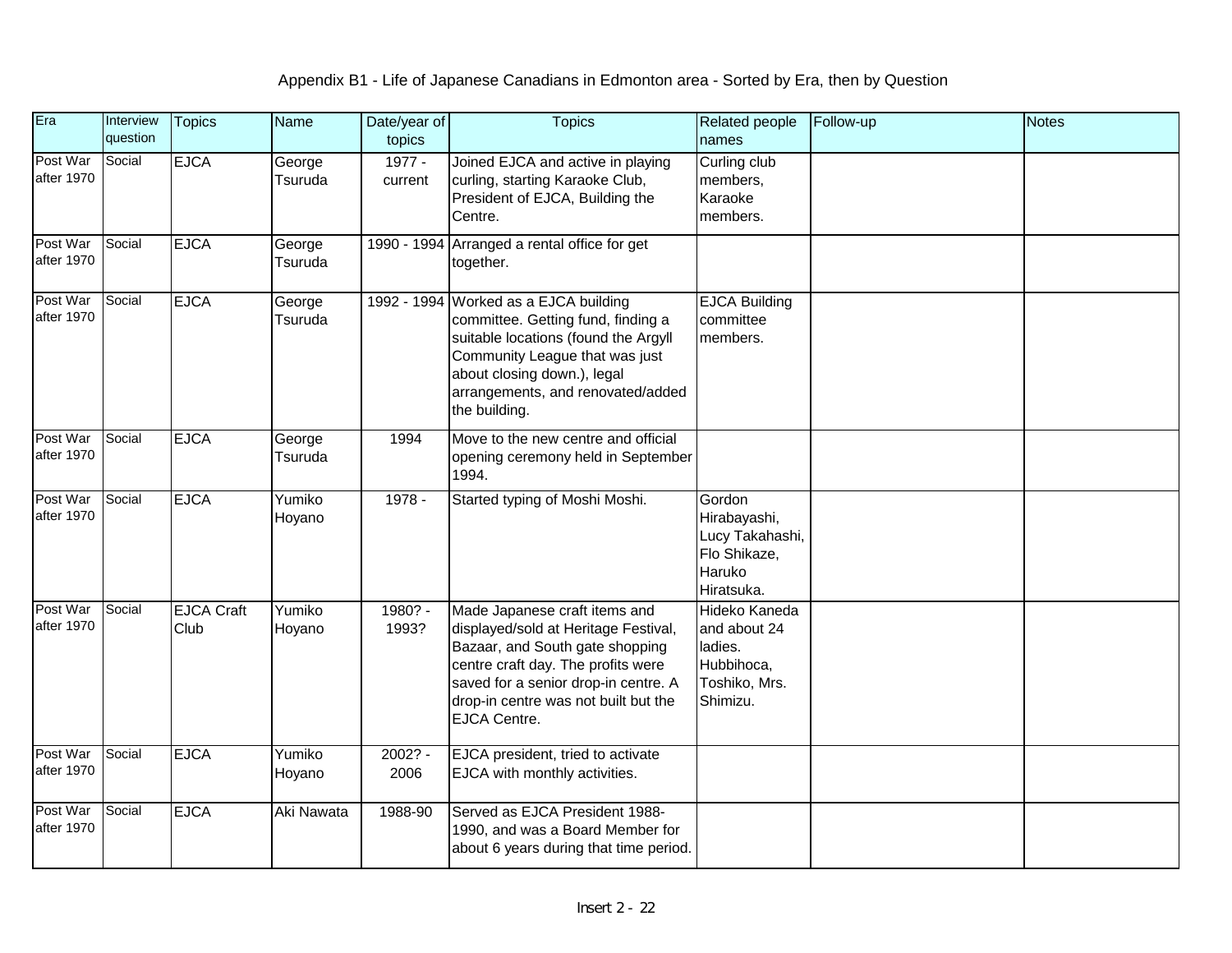| Era                    | Interview<br>question | <b>Topics</b>                    | <b>Name</b>                   | Date/year of<br>topics | <b>Topics</b>                                                                                                                                                                                                                                                                       | Related people<br>names                                                | Follow-up                     | <b>Notes</b> |
|------------------------|-----------------------|----------------------------------|-------------------------------|------------------------|-------------------------------------------------------------------------------------------------------------------------------------------------------------------------------------------------------------------------------------------------------------------------------------|------------------------------------------------------------------------|-------------------------------|--------------|
| Post War<br>after 1970 | Social                | <b>EJCA</b>                      | Ken Tanaka                    |                        | 1988-2002 Ken was an EJCA Board member for<br>about 6 years until 1994. He was the<br>treasurer for the building committee<br>from 1990-1994. He was the first<br>Centre Manager from the opening in<br>September 1994 to 2002.                                                     |                                                                        |                               |              |
| Post War<br>after 1970 | Social                | <b>EJCA</b>                      | Daiyo<br>Sawada               | 1980-2011              | Daiyo and family first began attending<br>EJCA events such as the Christmas<br>Party and picnic in the early 1980s,<br>and gradually became more involved<br>with the community. Daiyo served on<br>the EJCA board and was a member<br>of the building committee for the<br>Centre. |                                                                        |                               |              |
| Post War<br>after 1970 | Social                | <b>EJCA Craft</b><br>club        | Tamiko<br>Tsujikawa           | Not<br>Answered        | used to have bazaars, Tamiko was<br>secretary for awhile.                                                                                                                                                                                                                           |                                                                        | Dates?                        |              |
| Post War<br>after 1970 | Social                | <b>EJCA</b> social<br>events     | Tamiko<br>Tsujikawa           | Not<br>Answered        | keiro-kai. Went to Lingnans quite<br>often.                                                                                                                                                                                                                                         |                                                                        | Dates?                        |              |
| Post War<br>after 1970 | Social                | <b>EJCA</b>                      | Henry<br>Shimizu              | 1979                   | Increased funding needed for EJCA<br>so started casino - 5 people put up<br>\$5000 each as a bank bond to run<br>the casino.                                                                                                                                                        | Alberta<br>Shimbashi, Ben<br>Shikaze, Aki<br>Nawata, Kei<br>Miyashita. |                               |              |
| Post War<br>after 1970 | Social                | Moshi Moshi                      | Lucy and<br>John<br>Takahashi | before<br>1990?        | Started Moshi Moshi.                                                                                                                                                                                                                                                                | Gordon<br>Hirabayashi,<br>Lucy Takahashi<br>and Flo Shikaze.           | Which year?                   |              |
| Post War<br>after 1970 | Social                | Heritage                         | Tsuruda,                      | 1976/77 ?              | Involved in Heritage Days from start.                                                                                                                                                                                                                                               |                                                                        | What did she do at the        |              |
| Post War<br>after 1970 | Social                | Festival<br>Heritage<br>Festival | Ruby<br>Akiko Ito             | $1977 -$<br>1980?      | Attended the Heritage Festival.                                                                                                                                                                                                                                                     |                                                                        | Heritage?<br>What did she do? |              |
| Post War<br>after 1970 | Social                | Heritage<br>Festival             | Ken Tanaka                    |                        | 1980-2000 Helped with the Japanese Pavilion<br>during the 1980s and 1990s. Recalls<br>some of the main leaders for the<br>Heritage Festival Japanese pavilion<br>such as John Ito, John Takahashi                                                                                   |                                                                        |                               |              |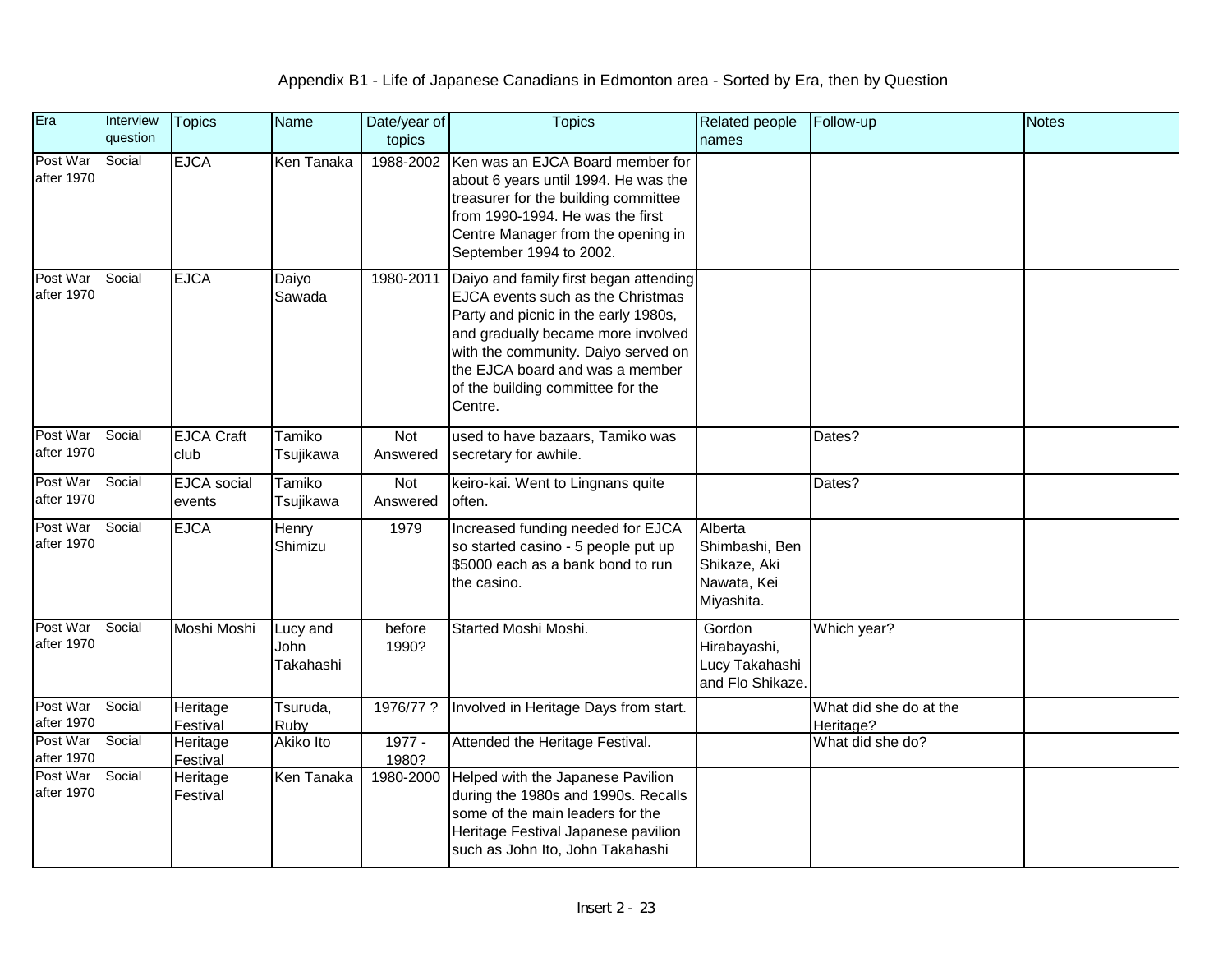| Era                    | Interview<br>question | <b>Topics</b>                    | <b>Name</b>             | Date/year of<br>topics | <b>Topics</b>                                                                                                                                                                | <b>Related people</b><br>names                                                                                 | Follow-up                                                                                                                   | <b>Notes</b>                                                                                  |
|------------------------|-----------------------|----------------------------------|-------------------------|------------------------|------------------------------------------------------------------------------------------------------------------------------------------------------------------------------|----------------------------------------------------------------------------------------------------------------|-----------------------------------------------------------------------------------------------------------------------------|-----------------------------------------------------------------------------------------------|
| Post War<br>after 1970 | Social                | Heritage<br>Festival             | Henry<br>Shimizu        | 1977                   | Henry and Gordon Hirabayashi's<br>involvement in Nikkei Centennial<br>Festival and origins of Edmonton<br>Heritage Day Festival.                                             | Gordon<br>Hirabayashi                                                                                          |                                                                                                                             |                                                                                               |
| Post War<br>after 1970 | Social                | <b>New</b><br>Immigrants         | <b>Dick</b><br>Shimoda  | 1970                   | There were already a lot of<br>immigrants, especially related to<br>education like the university.                                                                           | Waida.                                                                                                         |                                                                                                                             |                                                                                               |
| Post War<br>after 1970 | Social                | Visiting Japan                   | Kyoko<br>Nishiwaki      |                        | 1970 - 2010 Visiting Japan.                                                                                                                                                  | Relatives and<br>friend in Japan.                                                                              |                                                                                                                             | Recently, with parents<br>getting older, she visit<br>Japan more often, like<br>twice a year. |
| Post War<br>after 1970 | Social                | Japanese<br>bible study<br>group | Kyoko<br>Nishiwaki      | Not<br>Answered        | Japanese bible study group, stopped<br>once.                                                                                                                                 | Started by<br>Hiratsuka &<br>Waida, other<br>members were<br>Akiko Ito, Pastor<br>Hatano, Pastor<br>Akutagawa. | When did the first group start<br>and stop? This group was the<br>processor of the Japanese<br>Christian Group in Edmonton? | Met every week                                                                                |
| Post War<br>after 1970 | Social                | Japanese<br>bible study<br>group | Kyoko<br>Nishiwaki      | 2003?                  | Japanese bible study group restarted Hiratsuka,<br>about 7 years ago.                                                                                                        | Waida,<br>Tsuneda.                                                                                             | When did the group restarted?                                                                                               | Each member goes to<br>own church.                                                            |
| Post War<br>after 1970 | Social                | Mrs. Shimizu                     | Kyoko<br>Nishiwaki      |                        | 1970 - 1990 Mrs. Shimizu had leadership role in<br>the Japanese ladies.                                                                                                      | Kimiko Shimizu                                                                                                 |                                                                                                                             |                                                                                               |
| Post War<br>after 1970 | Social                | Friends and<br>relatives         | Heidi<br><b>Matsune</b> | 1971                   | Her husband's sisters were in<br>Edmonton and visited each other<br>often. Heidi's sister graduated from<br>nursing in 1967 and in Edmonton. So,<br>they visited each other. | Sue & Jack<br>Iwabuchi<br>Own sisters                                                                          |                                                                                                                             | Iwabuchi's son, James,<br>was four years old and<br>was a friend of Heidi's<br>son.           |
| Post War<br>after 1970 | Social                | Other families<br>in Edmonton    | <b>Dick</b><br>Shimoda  | $<$ 1980's             |                                                                                                                                                                              | Matsune's,<br>Shimesa (?),<br>Shukuda's,<br>lwabuchi's,<br>Toyama's.                                           |                                                                                                                             |                                                                                               |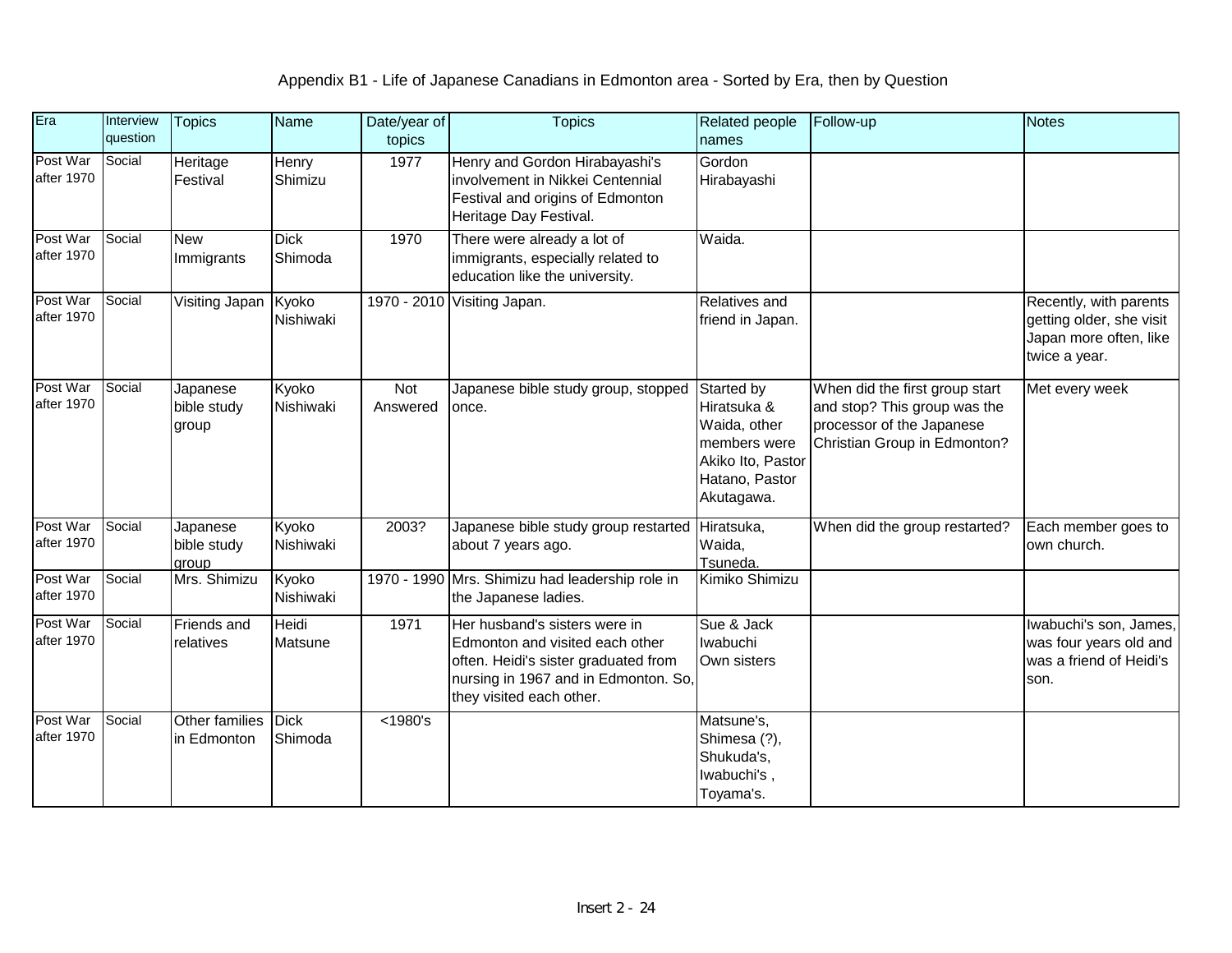| Era                    | Interview<br>question | <b>Topics</b>                     | <b>Name</b>                   | Date/year of<br>topics | <b>Topics</b>                                                                                            | <b>Related people</b><br>names                                                                | Follow-up                                                                                                                                             | <b>Notes</b>                                                                                                        |
|------------------------|-----------------------|-----------------------------------|-------------------------------|------------------------|----------------------------------------------------------------------------------------------------------|-----------------------------------------------------------------------------------------------|-------------------------------------------------------------------------------------------------------------------------------------------------------|---------------------------------------------------------------------------------------------------------------------|
| Post War<br>after 1970 | Social                | Children                          | Kyoko<br>Nishiwaki            |                        | 1970 - 1990 Children's friends.                                                                          |                                                                                               |                                                                                                                                                       | Mostly Canadian<br>friends. But Her son<br>still keeps<br>communication with                                        |
| Post War<br>after 1970 | Social                | Language<br>program               | Keiko Frueh                   | 1972                   | Japanese Language program started<br>at U of A.                                                          | Sonja Arntzen,<br>Dr. Jones,<br>Miyagawa, Mrs.<br>Hiratsuka, Ohta,<br>Terakura.<br>Kawashima. |                                                                                                                                                       |                                                                                                                     |
| Post War<br>after 1970 | Social                | Yokohama<br>Yamate High<br>School | Keiko Frueh                   | Not<br>Answered        | 6 students came here every year as<br>exchange.                                                          |                                                                                               | When the exchange started?                                                                                                                            |                                                                                                                     |
| Post War<br>after 1970 | Social                | Exchange<br>students              | Tsuruda,<br>Ruby              | Not<br>Answered        | Japanese exchange students in<br>Edmonton or from Edm to Japan.                                          |                                                                                               | How common, who organized,<br>culture shock for Japanese girl<br>in Canada, culture shock for<br>daughter going to Japan (maybe<br>talk to daughter). |                                                                                                                     |
| Post War<br>after 1970 | Social                | Odori group                       | Keiko Frueh                   |                        | 1970 - 1973 Japanese Odori group was founded<br>by Keiko. Performance at the Jubilee<br>Auditorium held. | Keiko Frueh,<br>Kikuchi,<br>Katayama,<br>Takahashi.                                           | Get the first name of dancers<br>from Keiko.                                                                                                          |                                                                                                                     |
| Post War<br>after 1970 | Social                | June<br>Yamamoto<br>scholarship   | Lucy and<br>John<br>Takahashi | Not<br>Answered        | "June Yamamoto Scholarship".                                                                             | June Yamamoto<br>(maiden name is<br>Hasegawa)<br>married to John<br>Yamamoto.                 |                                                                                                                                                       | Ann Yamamoto is<br>June's daughter, John<br>Yamamoto is a son.<br>Mrs. Frueh will know<br>Ann. Ann was a<br>dancer. |
| Post War<br>after 1970 | Socil                 | Transportation Akiko Ito          |                               | Not<br>Answered        | Onetime, there was a direct flight<br>between Narita and Edmonton.                                       |                                                                                               |                                                                                                                                                       | Check the years when<br>there were direct<br>fliabte                                                                |
| Post War<br>after 1970 | Social                | <b>NAJC</b>                       | Yumiko<br>Hoyano              |                        | 1998 - 2002 Board member of NAJC.                                                                        |                                                                                               |                                                                                                                                                       |                                                                                                                     |
| Post War<br>after 1970 | Social                | <b>NAJC</b>                       | Henry<br>Shimizu              | 1982                   | Talks about founding of NAJC and<br>redress.                                                             |                                                                                               |                                                                                                                                                       |                                                                                                                     |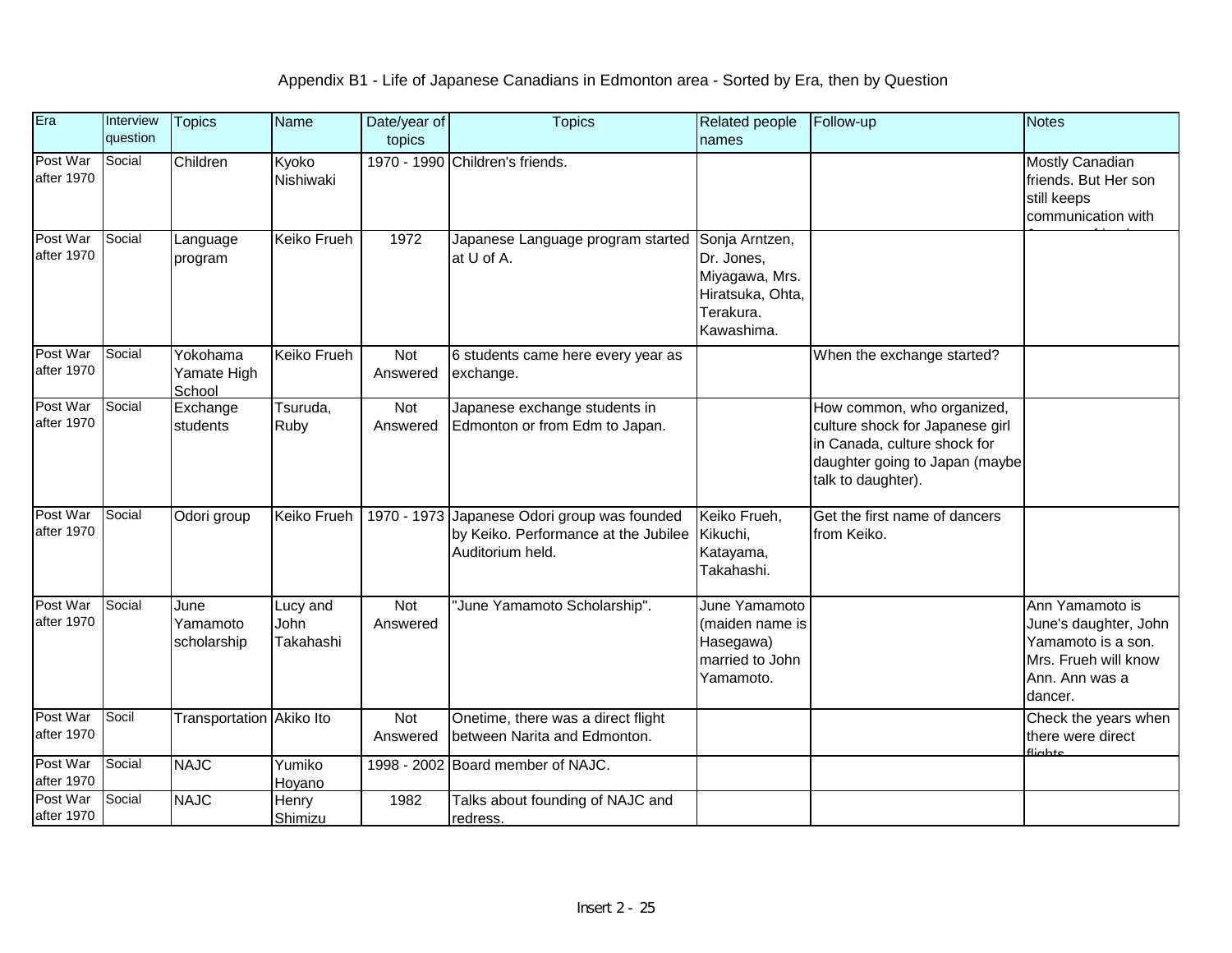| Era                    | Interview<br>question | <b>Topics</b>        | Name               | Date/year of<br>topics | <b>Topics</b>                                                                                                   | Related people<br>names                         | Follow-up                                                                                                                                                                                                | <b>Notes</b>                                                        |
|------------------------|-----------------------|----------------------|--------------------|------------------------|-----------------------------------------------------------------------------------------------------------------|-------------------------------------------------|----------------------------------------------------------------------------------------------------------------------------------------------------------------------------------------------------------|---------------------------------------------------------------------|
| Post War<br>after 1970 | Education MEJCS       |                      | Kyoko<br>Nishiwaki | $1977 - ?$             | Metro Edmonton Japanese<br>Community School.                                                                    |                                                 | Contact Mrs. Ohki for details of<br>the school.                                                                                                                                                          | Son, Akito, started<br>school in 1977, he was<br>about 7 years old. |
| Post War<br>after 1970 | Education MEJCS       |                      | Keiko Frueh        | 1977                   | Language school started.                                                                                        | Kawashima,<br>Ohki.                             |                                                                                                                                                                                                          |                                                                     |
| Post War<br>after 1970 | Education MEJCS       |                      | <b>Akiko Ito</b>   | 1977 -<br>1990?        | Children went to the Japanese<br>Language School.                                                               | Husband John<br>was a president<br>in 1982(?)   | Refer to "Metro Edmonton<br>Japanese Community School".                                                                                                                                                  |                                                                     |
| Post War<br>after 1970 |                       | Education University | Kyoko<br>Nishiwaki | 1970                   | Returned Yoshihiro's student loan.                                                                              | Yoshihiro.                                      |                                                                                                                                                                                                          | Yoshihiro's parents<br>paid the half of the<br>محم                  |
| Post War<br>after 1970 | <b>Jobs</b>           | Work life            | Tsuruda,<br>Ruby   |                        | 1973 - 1992 Working for ATCO Canadian<br>Utilities).                                                            |                                                 | Wage, working conditions,<br>social life in company (she<br>mentions sukiyaki parties in<br>Japanese company), other<br>Japanese, how she got the job,<br>how long she worked there in<br>which year(s). |                                                                     |
| Post War<br>after 1970 | Jobs                  | Work life            | Kyoko<br>Nishiwaki | ? - present            | Teaching piano to children as private<br>lessons.                                                               |                                                 | Which year did she start a<br>private piano lesson?                                                                                                                                                      | Currently, all students<br>are Canadians.                           |
| Post War<br>after 1970 | Jobs                  | Work life            | Heidi<br>Matsune   | 1975?                  | Heidi had a part time job when the<br>youngest son was Grade two.                                               |                                                 | What kind of part time job she<br>did? How long?                                                                                                                                                         |                                                                     |
| Post War<br>after 1970 | <b>Jobs</b>           | Work life            | George<br>Tsuruda  | 1972                   | Transferred to Edmonton, Aerospace<br>engineer.                                                                 | Ruby worked for<br>ATCO 1972 -<br>1992          |                                                                                                                                                                                                          |                                                                     |
| Post War<br>after 1970 | Jobs                  | Work life            | George<br>Tsuruda  | 1984                   | Retired from the Air Force.                                                                                     |                                                 |                                                                                                                                                                                                          |                                                                     |
| Post War<br>after 1970 | <b>Jobs</b>           | Work life            | Yumiko<br>Hoyano   | 1978                   | Went to Stanford and UBC, then<br>came back to Edmonton in 1978.<br>Worked as a post-doc research<br>associate. | Mrs. Shimizu,<br>Mrs. Kiyooka,<br>Mrs. Matsuba. |                                                                                                                                                                                                          |                                                                     |
| Post War<br>after 1970 | Jobs                  | <b>Work Life</b>     | Ken Tanaka         | 1963-1994              | Worked for AGT (now Telus) for 31<br>years, retiring in 1994.                                                   |                                                 |                                                                                                                                                                                                          |                                                                     |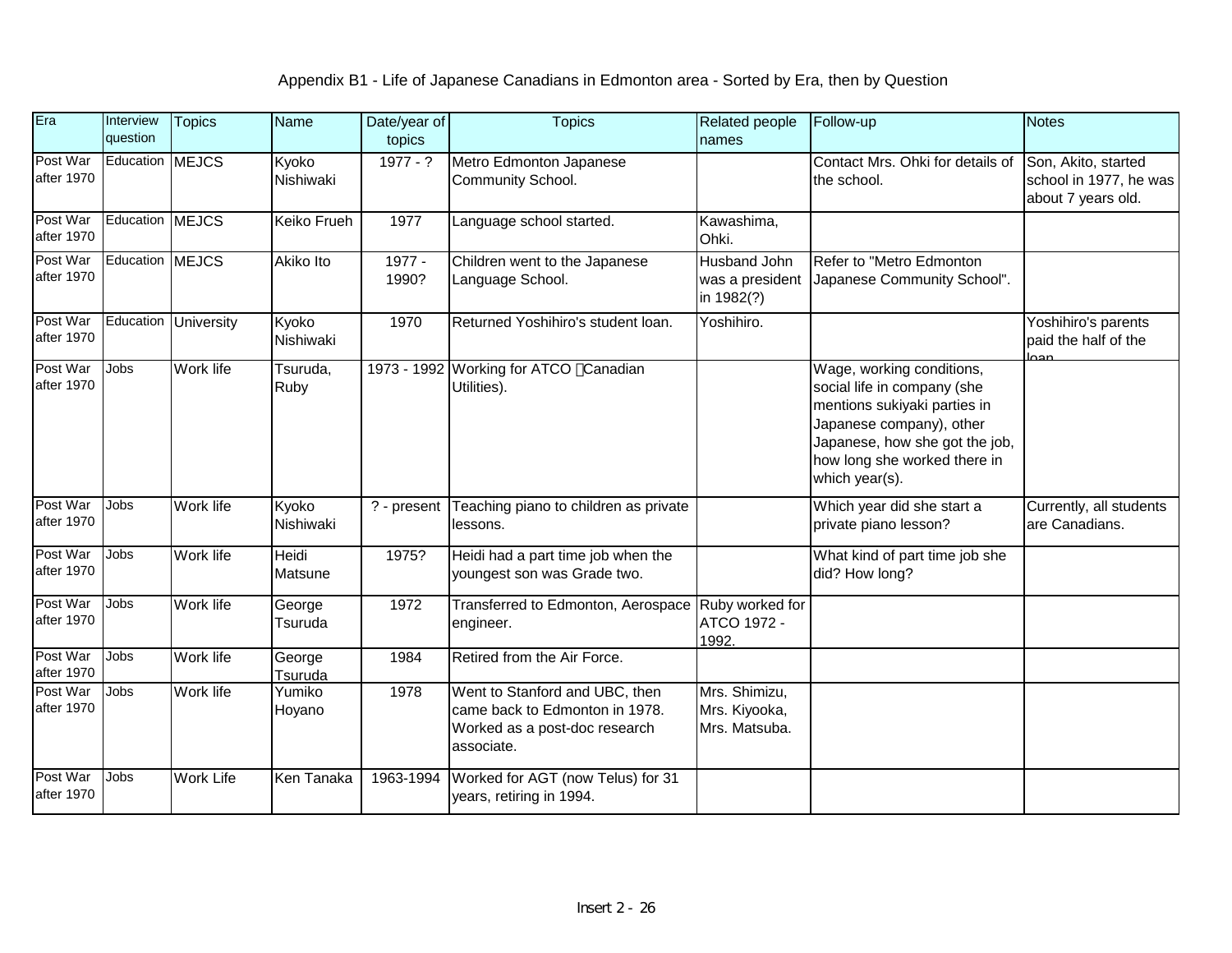| Era                    | Interview<br>question | <b>Topics</b>                    | Name                                 | Date/year of<br>topics | <b>Topics</b>                                                                                                                                      | Related people<br>names                                                                      | Follow-up | <b>Notes</b>                                                                                           |
|------------------------|-----------------------|----------------------------------|--------------------------------------|------------------------|----------------------------------------------------------------------------------------------------------------------------------------------------|----------------------------------------------------------------------------------------------|-----------|--------------------------------------------------------------------------------------------------------|
| Post War<br>after 1970 | <b>Jobs</b>           | <b>Work life</b>                 | Jim Hoyano                           | 1970s                  | left Edmonton in 1971 - to California,<br>then Vancouver, then London, ON.<br>Came back in 1978 to work at U of A.                                 |                                                                                              |           |                                                                                                        |
| Post War<br>after 1970 | Jobs                  | Work life                        | Tom Sando                            | Not<br>Answered        | Came to Edmonton from Winnipeg<br>for foundation specialist job. Last job<br>at Canada Place - foundations.                                        |                                                                                              | Dates?    |                                                                                                        |
| Post War<br>after 1970 | <b>Jobs</b>           | <b>MEJCS</b>                     | Kyoko<br>Nishiwaki                   |                        | 1980 - 1993 Taught at the language school.                                                                                                         | Mrs. Waida,<br>Ohki, Inoue,<br>Young,<br>Hiratsuka.                                          |           | Kyoko enjoyed the<br>teaching at the school:<br>Undo-kai, Hinamatsuri,<br>Kodomono-hi, book<br>reading |
| Post War<br>after 1970 | Language              | Language<br>School               | Toshiko<br>Yamamoto                  | 1980's                 | one daughter went for less than 2<br>years; was hard because she didn't<br>speak it.                                                               |                                                                                              |           |                                                                                                        |
| Post War<br>after 1970 | Language              | Language<br>School               | Isao<br>Yamamoto                     | 1980's                 | It was not a necessity since had all<br>English speaking friends.                                                                                  |                                                                                              |           |                                                                                                        |
| Post War<br>after 1970 | Language MEJCS        |                                  | Yumiko<br>Hoyano                     | 1980?                  | Daughter went to the language<br>school for a short period.                                                                                        |                                                                                              |           |                                                                                                        |
| Post War<br>after 1970 | <b>Business</b>       | Early<br>Japanese in<br>Edmonton | <b>Dick</b><br>Shimoda               | 1981                   | Sugiura was one of the first because<br>he was the one who used to order a<br>lot of Japanese food then distribute it.<br>Probably before the war. |                                                                                              |           |                                                                                                        |
| Post War<br>after 1970 | <b>Business</b>       | Work life                        | Lucy and<br><b>John</b><br>Takahashi | Not<br>Answered        | Iwabuchi's : I & S Produce (food<br>wholesale company).                                                                                            | Jack, Bill, Bob<br>Iwabuchi, Mush<br>and Betty<br>Kadonaga.                                  |           | Jack's wife is Sue Ito.<br>Bill's wife is Sophie Ito<br>(sisters)                                      |
| Post War<br>after 1970 | <b>Business</b>       | Edmontonians Kyoko<br>post war   | Nishiwaki                            |                        | 1970 - 1980 Number of immigrants, researchers<br>(post doc), and Japanese company<br>employees from Japan increased.                               | Companies:<br>Hitachi, Taiho<br>Pharmasuitical,<br>Bridgestone,<br>Sankyo<br>Pharmasuitical. |           | At the language<br>school, about 3 out of<br>7 were children of<br>people from Japan.                  |